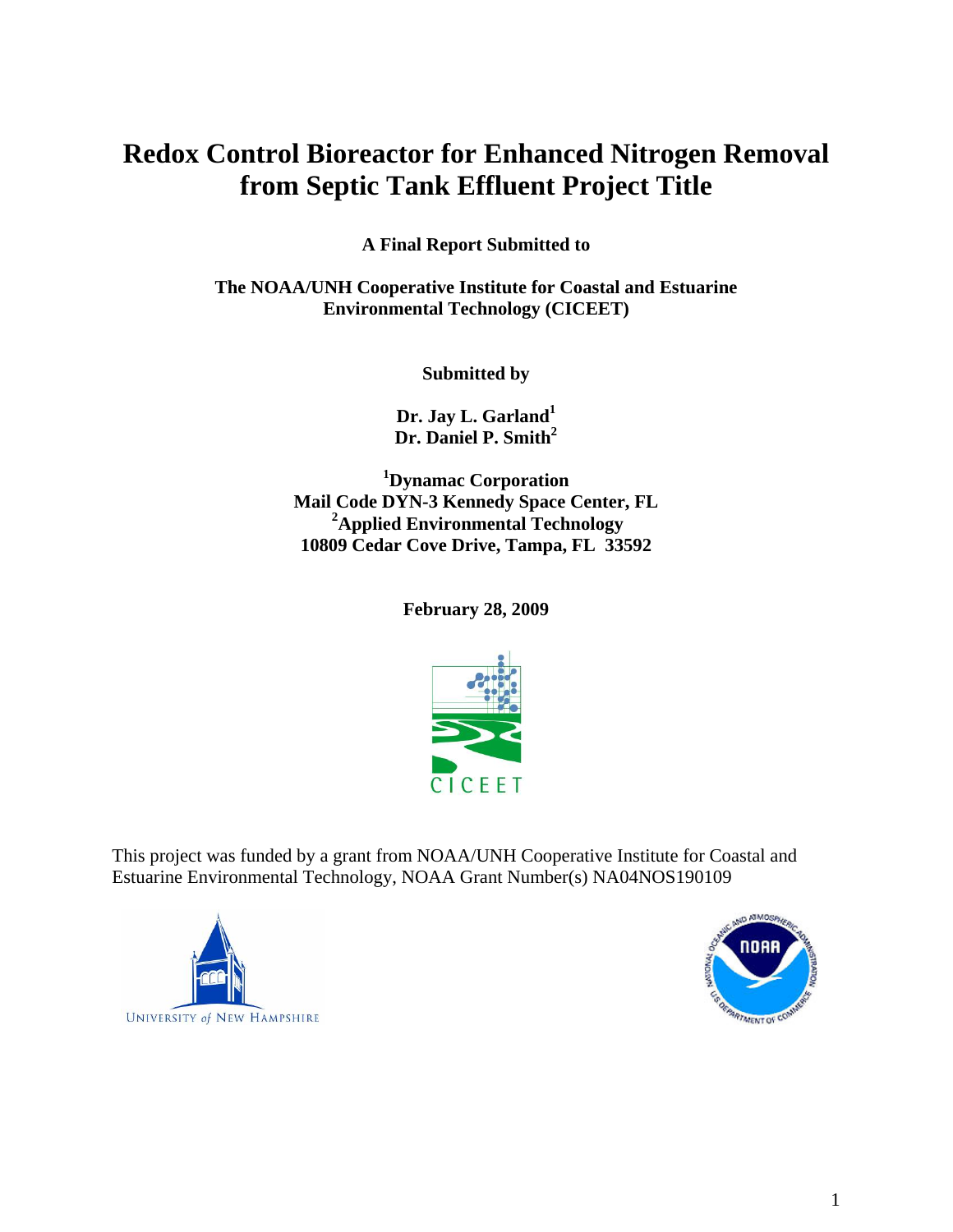## **1. Expanded Executive Summary and Key Findings**

- a) What is the coastal resource issue the project sought to address? Nitrogen is generally considered the "limiting nutrient" to primary productivity on estuarine ecosystems. This project addresses nitrogen loading to coastal systems from distributed domestic sanitation water treatment systems.
- b) What is the tool? Hollow fiber membrane bioreactors (HFMBR) that deliver gaseous electron acceptors (i.e.  $O_2$ ) and gaseous electron donors (i.e.  $H_2$ ) through the lumen of hollow fibers to microorganisms in attached external biofilms, in order to transform nitrogen from the reduced form that predominates in septic tank effluent to  $N_2$ . The project evaluated two different types of hollow fiber membrane bioreactors. The first was an air-only module that treats septic tank effluent (STE). In this system, air is delivered through hollow fibers, to affect C-BOD reduction and nitrification; denitrification can also be accomplished. The second type of HFMBR was a *Redox Control Bioreactor* (RCB). The RCB receives either air or  $O_2$  in one set of membranes and  $H_2$  in another set of membranes, thereby enabling completely autotrophic removal of nitrogen through nitrification and denitrification.
- c) How does it address the problem? A dual reactor system can reduce Total Nitrogen through relatively passive addition of gaseous substrates that are required for biological treatment. Hollow fiber module-type bioreactors can be configured for onsite deployment in distributed infrastructure systems for effect substantial nitrogen reduction.
- d) How is it an improvement over existing tools? Existing "conventional" onsite technology removed only a small fraction of total nitrogen. Enhanced nitrogen removal technologies often achieve TN reductions of only 50 to 60% and include pumps and aerators that require energy, operator attention and maintenance. A dual reactor system has the potential to achieve high percentage reductions and low TN levels in final effluent, while providing a resilient technology requiring limited operator attention.
- e) What is the current stage of development (bench, lab, field, prototype)? Current state of development is bench scale testing using actual septic tank effluent.
- f) Describe any regulatory barriers to application? The technology will have to be permitted by regulatory agencies, which is a function that fall under state jurisdiction. The approached of different states differ. Some states permit limited technology application as innovative technology.
- g) Who are the end user groups for this tool? The current end users are individual homeowners and homeowner associations, who are served by engineers. The evolution of water infrastructure in large developed areas may create a demand for this technology in areas served by centralized infrastructure, whereby deployments at small to individual household scale will enhance recycling and reduce net water import requirements.

# *Key Findings*

Compare the performance of the tool to existing methods in terms of the following: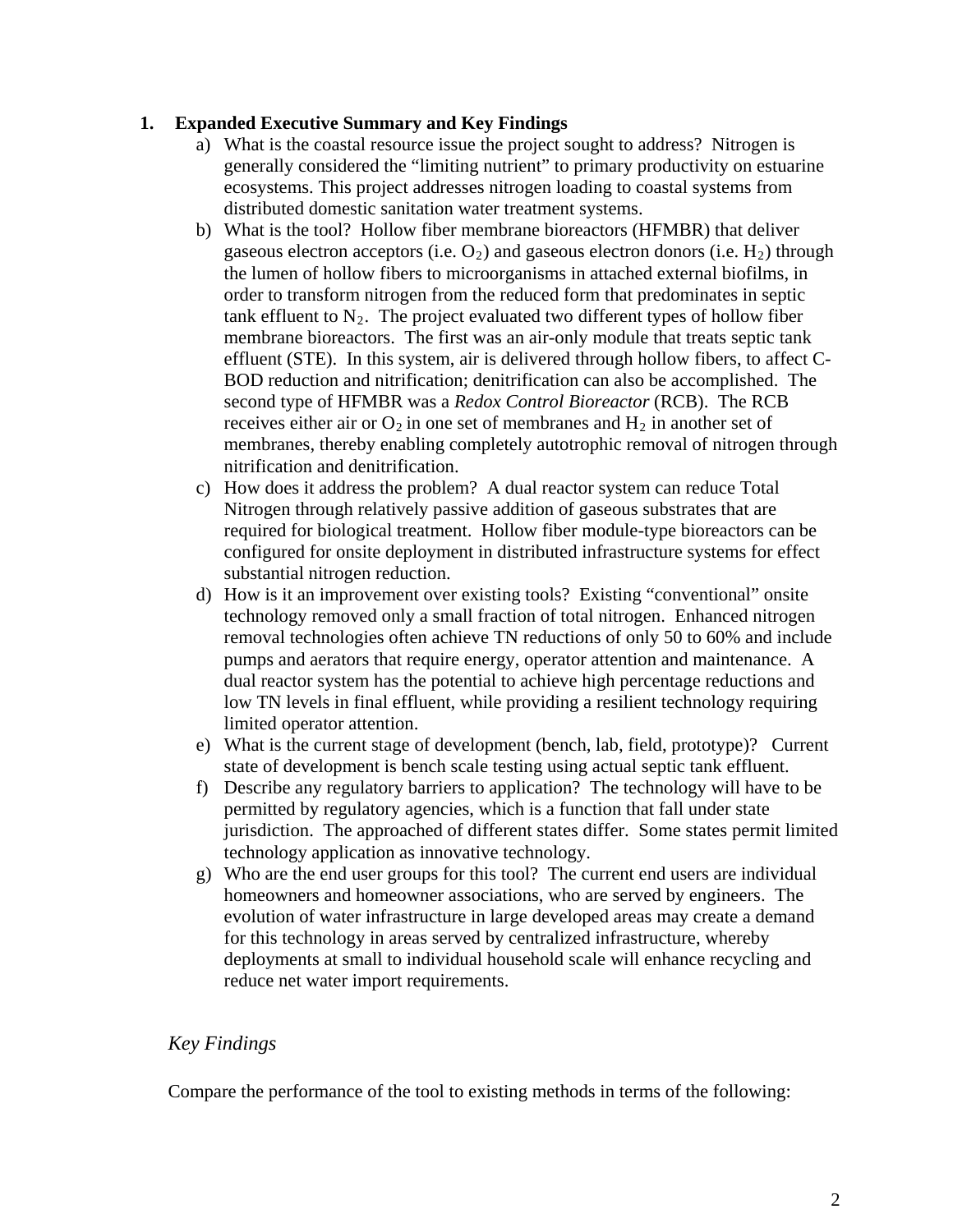- a) Cost. A rational cost comparison requires a Life Cycle Cost Analysis (LCCA) for all alternatives. The systems have not been costed as of this point, and LCCA analyses are also generally not available for other onsite nitrogen alternatives that meet the same treatment goals. There are still configuration modifications that could substantially reduce final costs. As with any emerging technology, further research and development, and deployment of full scale field units are needed to develop defensible costs.
- b) Maintenance requirements. Maintenance requirements are primarily associated with biomass management, i.e. the periodic removal of accumulated biomass. For the modules tested, sustainable operation of the air only reactor was achieved with a cleaning interval of 14 days, while the RCB cleaning interval was not determined.
- c) Accuracy. N/A
- d) Speed. The first stage reactor established operation relatively rapidly, within 4 weeks.
- e) Ease of use. The systems were easy to use. Little maintenance or adjustment were required, with the notable exception of  $H_2$  delivery/control in the RCB.
- f) End user capacity requirements (supplies, skills, hardware). The dual reactor system would be supplied to the site in fully assembled modules. Installation would require skills and abilities that are commonly employed in the onsite industry, including basis plumbing, air supply, and electrical control panel installation. Supplying  $H_2$  gas is beyond current practice, and would require further technology development.
- g) If the tool is knowledge, describe the advancement of science over current level.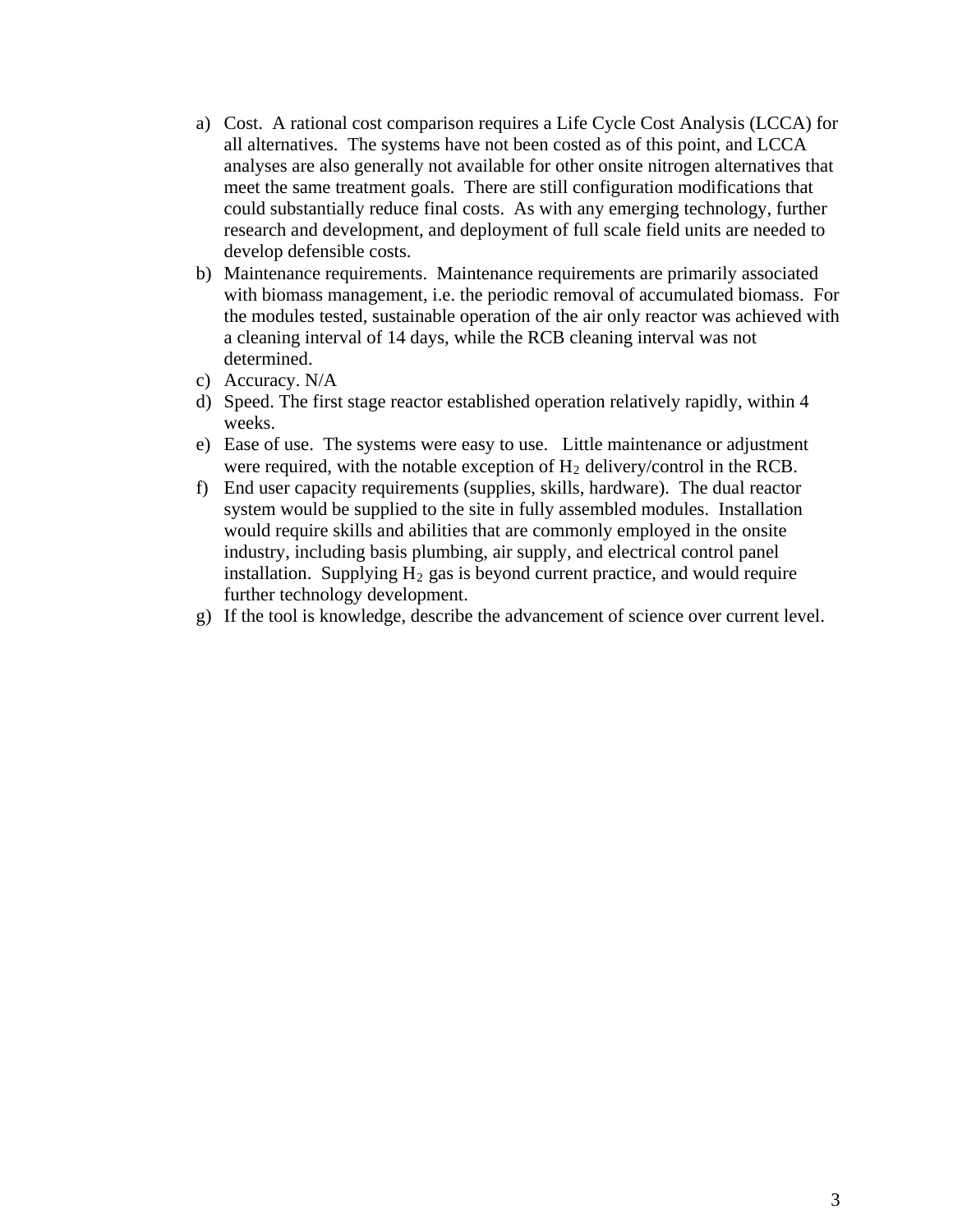## **2. Project Development**

## **a) Abstract**

Nitrogen pollution of coastal waters from on-site septic systems is a widespread problem. Advanced on-site treatment based on traditional nitrification/denitrification approaches are inherently limited; the low carbon/nitrogen ratio of the waste stream limits denitrification, leading to significant levels of residual nitrate which can readily contaminate ground water. Introducing hydrogen to on-site waste treatment represents an inexpensive, clean means of reducing residual nitrate via the stimulation of hydrogenotrophic denitrification, a microbial process which converts nitrate to  $N_2$ without the need for organic carbon (i.e., autotrophic process). Hollow fiber membranes are an effective means of delivering relatively insoluble gaseous substrates to biological reactors, relying on diffusion rather than sparging to provide gases to biofilms growing directly on the fiber surfaces. This project develop and tested a 2 reactor approach employing an air only hollow fiber system for initial treatment and subsequent dual fiber system (Redox Control Bioreactor, or RCB) using  $O_2$  or  $H_2$  delivery for aerobic (i.e., nitrification) or hydrogenotrophic processes. Operation of the first stage reactor was optimized, including development of an automated cleaning procedure for maintaining biofilm levels. In subsequent testing with actual septic tank effluent (STE), the reactor performed very well in reducing  $C-BOD_5$  and ammonia nitrogen (30 and 25 mg/L, respectively) and in providing a bioreactive environment for denitrification. This technology appears to have a potential to be integrated into existing onsite systems in a number of ways that contribute to reduction in nitrogen loading in coastal zones. This level of STE treatment prior to application to the soil would alleviate many problems associated with marginal or failing "drainfield" or "leachfield" systems. In many applications, the effluent quality achieved by the BRR, when coupled with treatment capabilities of the receiving soil, would go a long way towards achieving total nitrogen removal objectives. A module scaled to the STE flow from a single household could readily be accommodated in a similar spatial scale as the primary treatment tank (i.e. septic tank), as a treatment insert before effluent dispersal in a soil leachfield. Superior treatment (i.e. lower effluent  $C-BOD_5$  and ammonia nitrogen) could be achieved using a larger reactor with a lower loading rate. This type of module can also be envisioned as a unit operation producing effluent suitable for water recycling or preceding further nitrogen reduction treatment prior to soil dispersal, such as by biofiltration or additional HFMBR. The *Redox Control Bioreactor* (RCB) was evaluated on both analog BRR effluent and effluent from BRR treating actual STE. The completely autotrophic process has the potential to reduce oxidized nitrogen to quiet low levels and would be applicable for coastal zone locations where lower TN levels than those produced by the BRR are required. The overall success of trial runs of the prototype RCB was mixed for both analog feed and actual effluent from  $STE$ -supplied  $1<sup>st</sup>$  stage reactor. Substantial difficulties were encountered with maintaining nitrification, and achieving ammonia nitrogen levels less than 20 mg/L. The level and of  $H_2$  additions seemed to influence ammonia oxidation in the RCB, and repeated attempts to overcome this apparent limitation did not solve or resolve this issue. Further RCB research and development is needed to more fully address the suitability of RCB technology for onsite application.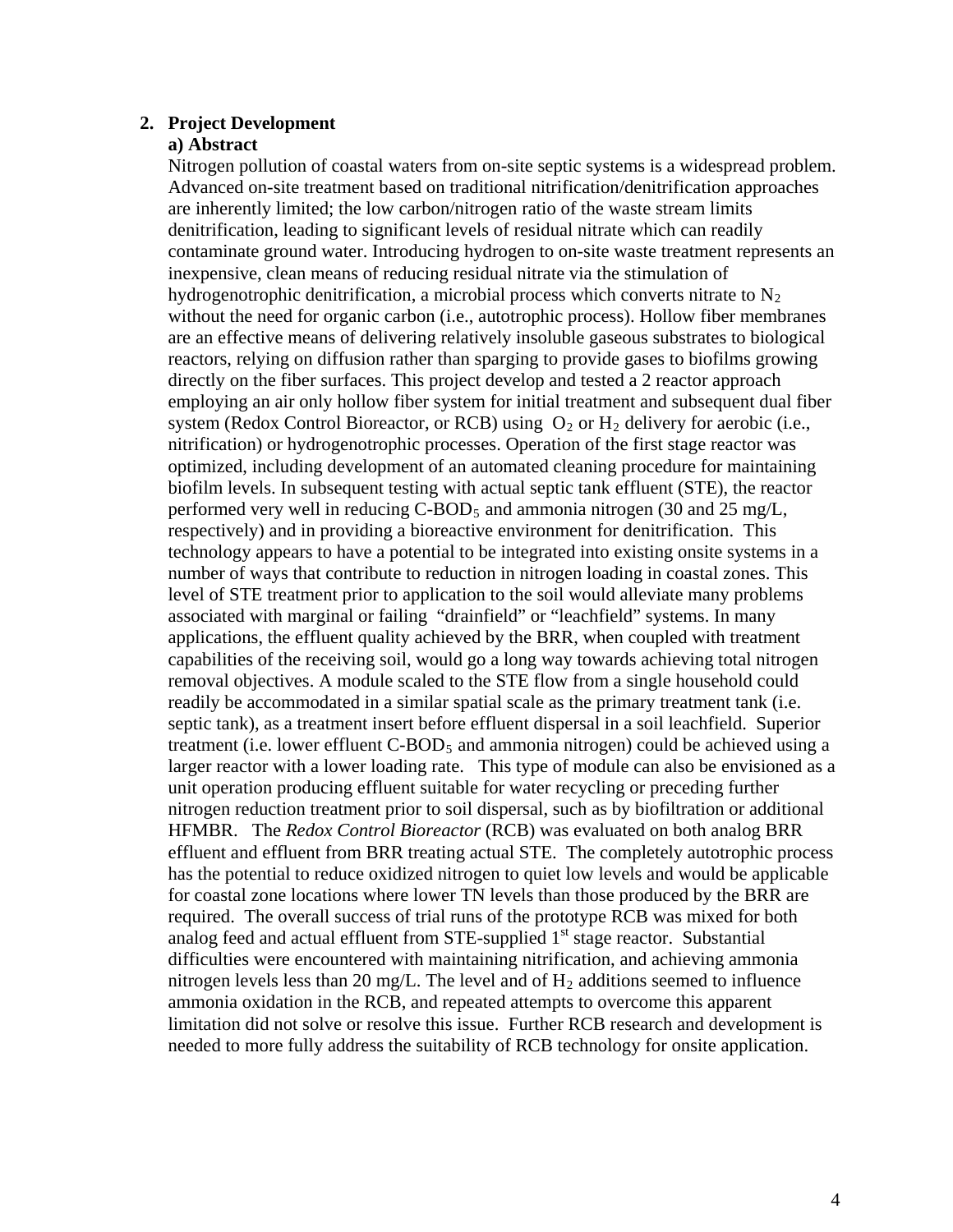#### **b) Introduction**

As population growth continues in coastal areas and estuarine watersheds, so do the potential threats to surface and groundwater quality. The U.S. population residing in coastal counties is projected to increase to 165 million by 2015, with a population density of 300 persons per square mile (Crossett, et. al., 2004). Currently, more than 1,540 single-family housing units are permitted for construction every day in coastal counties. Continued population growth in coastal watersheds will lead to greater stress and potential impacts to the water quality and environmental health of estuarine systems. Nitrogen is often considered the "limiting nutrient" in coastal and estuarine waters, and on-site wastewater treatment systems (OWTS) are one prominent nitrogen loading source. Over 60 million Americans, or 23% of households nationwide, are served by onsite systems (U.S Environmental Protection Agency, 2002b), with many systems currently operating in coastal zones. In addition, the on-site infrastructure is aging and many systems may no longer be functioning as intended. According to census data cited by the U.S. Environmental Protection Agency, over half of the on-site wastewater treatment systems in the U.S. are over 30 years old (U.S. E.P.A., 2003).

On-site wastewater systems represent a threat to estuarine quality. The initial concentrations of nitrogen in septic system effluent are 100 to 1000 fold greater than in coastal receiving waters and have a high potential to result in elevated anthropomorphic nutrient loadings (Welkel and Howes, 1992). Conventional septic tank and soil adsorption systems rely on biological reactions in a layer of porous media and in the receiving groundwater to attenuate nitrogen loading before it enters surface water. I a study at Big Pine Key, Florida, the dissolved inorganic nitrogen (DIN) levels in groundwater contiguous to drainfields were 400 fold greater than DIN levels at a control location (Lapointe, et al., 1990). Groundwater  $NH_3$ -N levels at Big Pine Key reached 2.75 mM, which approximates complete breakthrough of ammonia through the on-site treatment system. In another study, conducted on a sandy Florida aquifer system, groundwater levels of both total and ammonia nitrogen were elevated above background levels at a distance of 50 meters from a conventional soil adsorption drainfield (Corbett, 2002). Available setback distances in coastal areas may often be quite limited, and complete in-tank nitrogen removal obviates the need for lengthy setback distances that are often needed to attenuate nitrogen to background levels. Groundwater nitrate concentrations have been shown to exceed drinking water standards by factors of three or greater at distances on the order of several meters from soil adsorption systems (Postma et al., 1992).

While relatively few studies are available that quantitatively link nitrogen loadings from on-site wastewater treatment systems to coastal water quality, definite evidence does appear to exist to support this connection. One of the more comprehensive studies linking on-site wastewater systems to coastal surface water quality was reported for Buttermilk Bay, Massachusetts, where 74% of nitrogen loading to the bay originated from on-site wastewater systems (Harris, 1995). A nitrogen loading model was developed for the Waquoit Bay National Estuarine Research Reserve in Massachusetts, and 39% of total nitrogen loading was attributed to on-site wastewater treatment systems (Valiela, et al., 1997). In the Florida Keys, rainfall events cause episodic discharges of groundwater contaminated with septic tank effluent into near shore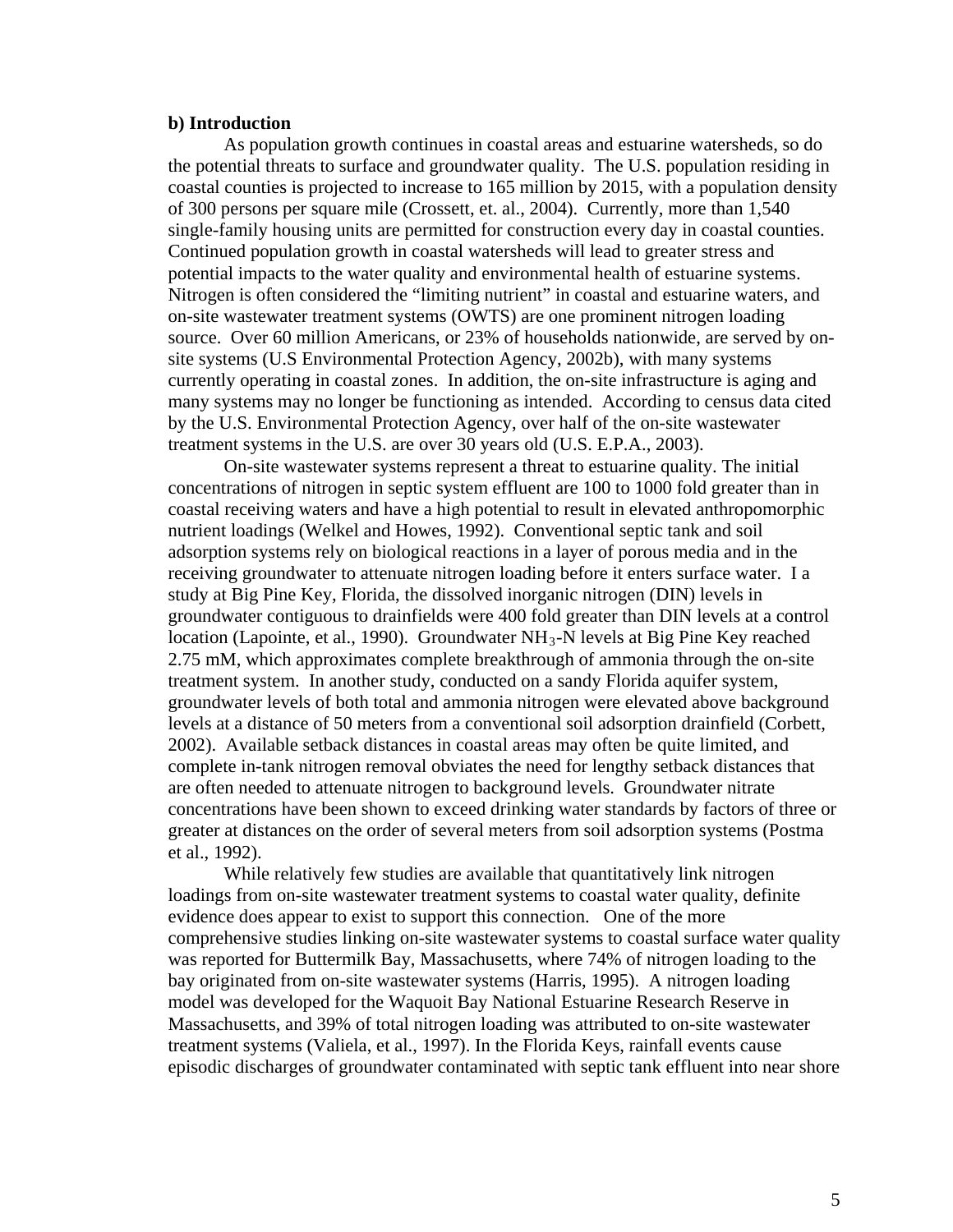waters, leading to enhanced eutrophication processes in sensitive coral reef communities (Lapointe and Matzie, 1996).

Recently, a survey was conducted of coastal zone resource managers across the United States to gain their perspectives on significant management issues and needs (Coastal States Organization, 2004). Over 70% of the respondents considered nutrient enrichment and environmental contamination as important to very important issues. The same survey reported that 57% of respondents considered improved treatment and removal technologies to be the top-ranked technology need for environmental contamination (Coastal States Organization, 2004).

In summary, nitrogen removal in on-site wastewater treatment systems is of critical significance in coastal and estuarine watersheds.

This project evaluated the use of hollow fiber membrane aeration biofilm reactors (HFMBR) for improved on-site wastewater treatment. Membrane aeration reactors based on supplying gases by diffusion through hollow fiber membranes have been studied as an efficient means of delivering gaseous substrates for wastewater treatment (Hibiya et al. 2002; Lee and Rittman, 2002, Ergas and Rheinheimer 2004). Reliance on diffusion eliminates the energy costs associated with turbulent mixing, and the biofilms which develop directly on the membrane surfaces allow for near 100% utilization of gaseous reactants (i.e.  $O_2$ ,  $H_2$ ). Membrane aeration reactors based on  $O_2$  or  $H_2$  delivery have been tested for aerobic nitrification and hydrogenotrophic denitrification, respectively. Nitrification is the initial required nitrogen removal step in STE. Hydrogenotrophic denitrification is an attractive means for achieving more complete denitrification and thereby reducing groundwater contaminants in low C/N waste streams such as septic tank effluent in which organotrophic denitrification is limited by available carbon. Nitrogen in STE effluent is dominated by organic and ammonia nitrogen, with little nitrate or nitrite. Complete nitrogen removal systems must include both oxidation (nitrification) and reduction (denitrification) to completely remove nitrogen.

We have developed and tested a novel membrane aeration reactor, the RCB, in which both oxidizing  $(O_2)$  and reducing gases  $(H_2)$  are introduced into a single reactor to achieve complete removal of influent ammonia nitrogen (Smith et al. 2007). The use of adjacent, juxtaposed hollow fibers enables complete  $NH_3$  removal in a single reactor through redox gradients that support simultaneous nitrification and autotrophic denitrification. A prototype RCB has been operated for several months on an analog urine wastewater (78% of nitrogen in on-site wastewater originates from toilet flushing, the majority from urine). Initially, only  $O<sub>2</sub>$  was supplied to establish nitrification, with progressively higher flow rates and accumulation of nitrite and nitrate. When  $H_2$ introduction began on day 69, dramatic decreases in nitrate and nitrite quickly followed, and 70% total nitrogen removal was achieved within 11 days. The rapid response to  $H_2$ suggests that the RCB has a resiliency to varying loadings, which is important to on-site application. Areal nitrification rates have been 5 to 6 g  $\text{m}^2$  day<sup>-1</sup> consistently, and are the highest rates reported for hollow fiber bioreactors. The total nitrogen removal rates are 4  $g/m<sup>2</sup>$  day, and indicate that the treatment potential of the RCB is quite high.

#### **c) Objectives**

The proposed research will provide a proof of concept of a novel reactor module design for nitrogen removal from Septic Tank effluent, specifically addressed Research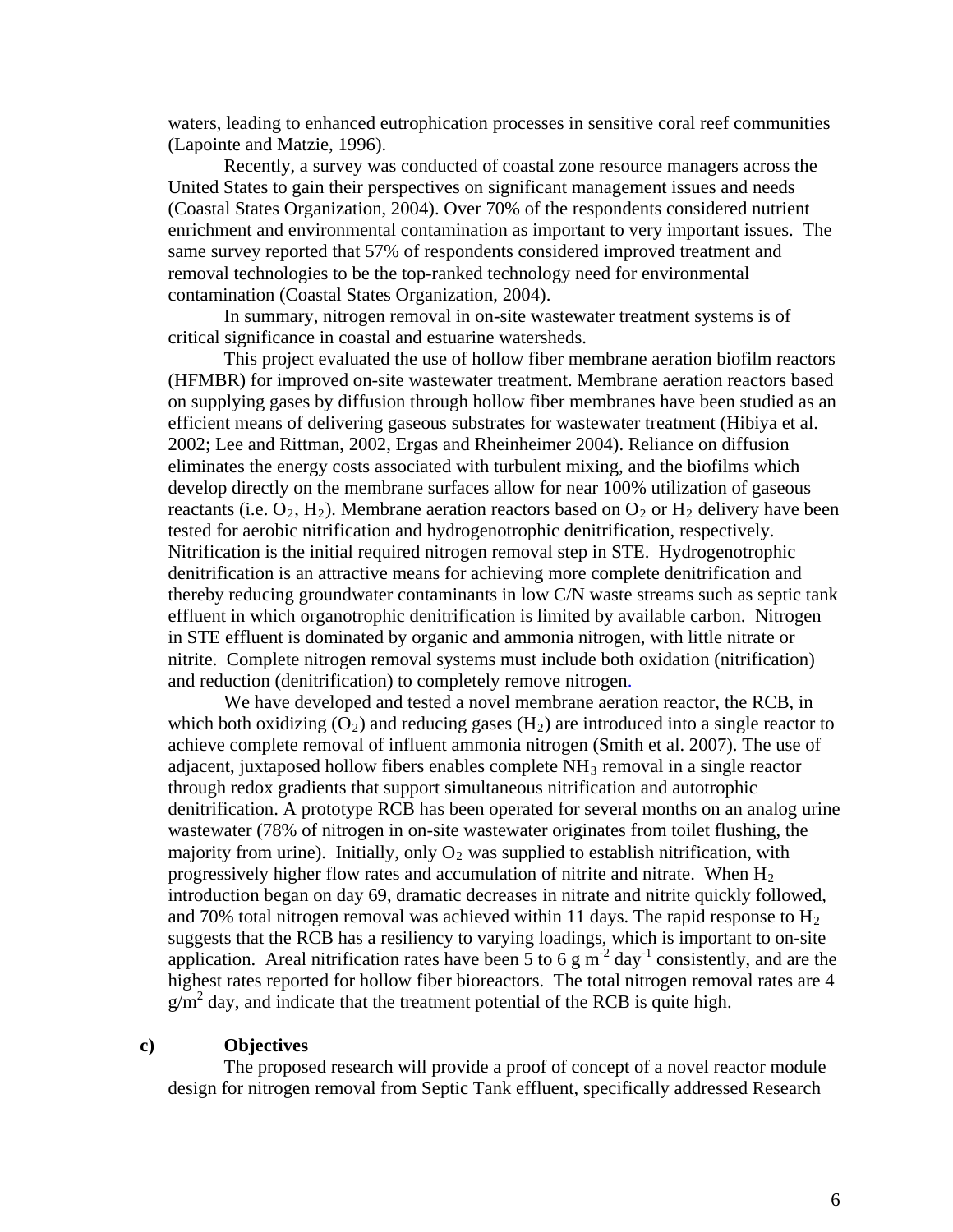Focus Area 2a. in the original Request for Proposals, to *"Develop novel and costeffective technologies or methods to reduce or eliminate nutrient inputs to watersheds from wastewater...*" The goal of this project is to develop and test membrane aeration biofilm reactors (MABR) for advanced treatment of septic tank effluent before discharge to a soil adsorption field or other appropriate system. Specific objective include:

1) Design and construct a prototype hollow fiber membrane reactor module for direct, primary treatment of septic tank effluent (STE).

2) Design and construct a dual hollow fiber reactor module involving the delivery of both  $O_2$  and  $H_2$  for secondary treatment of effluent from the stage 1 reactor, allowing for enhanced nitrogen removal.

3) Continuously operate the linked reactors using actual septic tank effluent.

#### **d) Methods**

#### *Description of Reactors*

The reactors, picture in Figure 1, were comprised of 1) gas delivery, 2) liquid delivery, 3) and monitoring/control systems.

Room air (via the facility compressed gas system) was used to deliver  $O_2$  to all tests of the first stage reactor (HFMBR1) and to oxic fibers of the RCB during some tests Air flow was controlled using an local regulator set at 35 psi then connected to the Mass Gas Flow Controller (GFC) with a range of  $0 - 10$  sccm (ml/min). Breathing air flows through the bioreactor and then exits to a back pressure valve followed by a mass gas flowmeter (GFM). In certain tests with the RCB, pure  $O_2$  was delivered via a compressed gas cylinder connected to the GFC. Hydrogen gas produced by the  $H_2$ generator has a regulated pressure of 35 psi. Hydrogen gas flows through the GFC to the bioreactor and exits to a back pressure valve followed by a GFM. The outflow is routed to a fume hood for safety.

A larger peristaltic pump (Master Flex, Model 7550-30) recirculates liquid in the reactor to promote mixing while a smaller pump (Master Flex, Model 7523-70) adds the influent. HFMBR1 contained a set of 5 spray nozzles installed on the outer shell of the reactor. Spray nozzles are used for the recirculation of the fluid in a cross flow pattern and for periodic cleaning of biofilms from the membranes with DI water. In the RCB, recirculation and feed are added in a single port at the end of the reactor. The pH probe (Omega) and DO probe (Sensorex) reside in an enclosed box (sensor cell) that is included in the recirculation loop.

All sensors (including pH probes, DO probes, mass gas flow in/out, gas pressure transducers in/out,  $CO_2$ , temperature, liquid pressure transducer) are connected to  $Opto22$ input and output modules. Opto22 ioControl is software designed to set up programmable logic control and monitoring data. Opto22 ioDisplay software is designed to create graphical representations of the data in real time and historically stored files

Reactor performance was monitored through analysis of influent and effluent chemistry. Samples for N ion  $((NH_4^+, NO_3^-, NO_2))$  analysis were filtered using a 0.2 um Millipore syringe filter (Cole Parmer, A-02915-90) and immediately stored at -20<sup>o</sup>C until analysis using a Dionex-120 Ion Chromatograph (Sunnyvale, CA) linked to Chromeleon software (PeakNet version 6.4, Sunnyvale, CA). Dionex certified anion (Inorganic Ventures, Inc., DYNCO-ICAL-1, ICNO21-1) and cation (Inorganic Ventures, Inc., DC-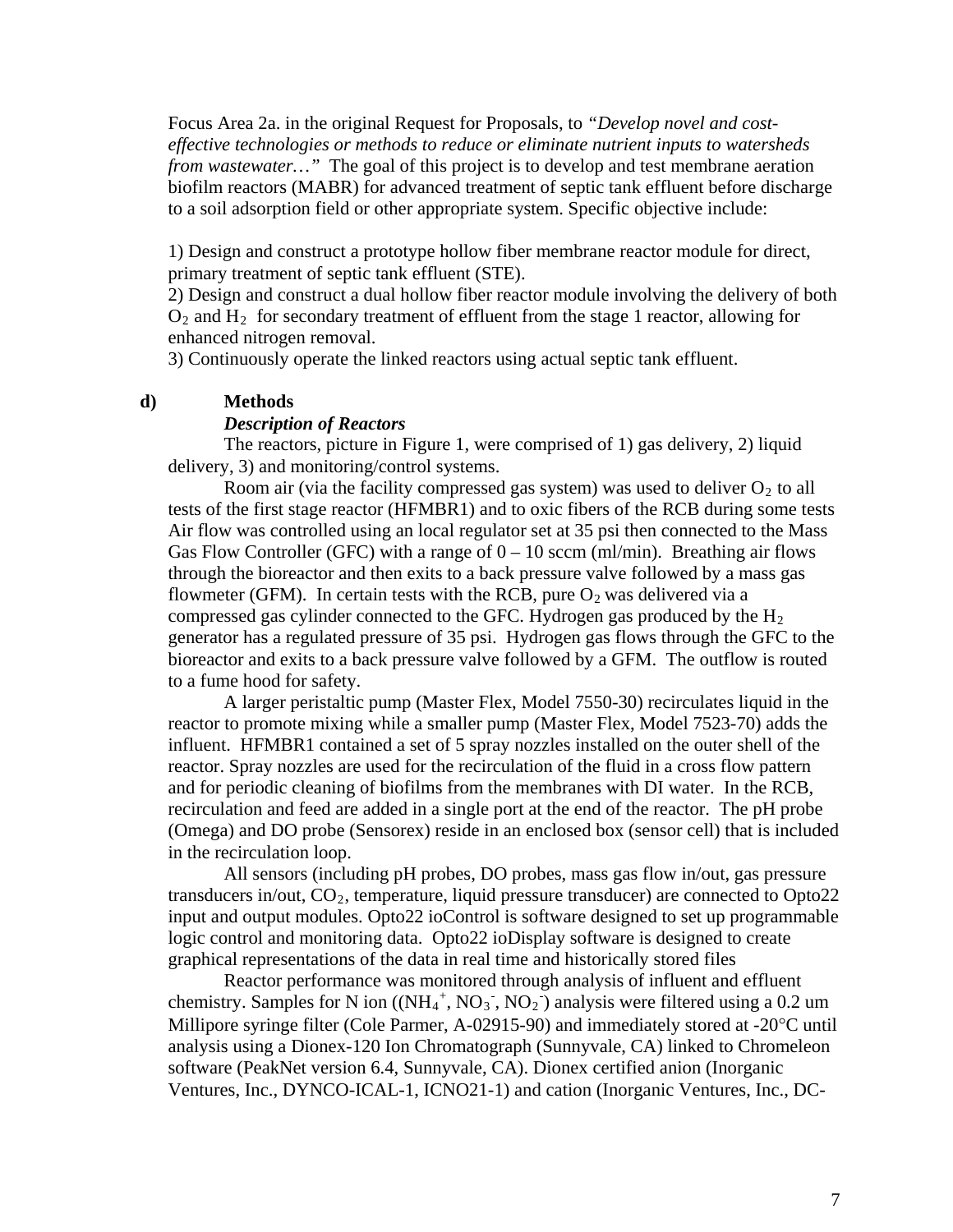ICAL-1) standards were prepared from frozen stock aliquots each week and used at the beginning of each IC run. A set of check standards (blank, anion, cation, and another blank) were run every 15 samples for verification that the retention times have not changed during the analysis process.



Figure 1. Overall diagram of the HFMBR1(left) and RCB (right) reactors.

- A. Mass Gas Flow Controllers Aalborg, Model GFC17, Accuracy +/- 1.5%
- B. Mass Gas Flowmeters Aalborg, Model GFM17, Accuracy +/- 1.5%
- C. Pressure Transducers Setra, Model 209, Accuracy +/- 1%
- D. pH Meters Omega, Model PHCN-37, Accuracy +/- 0.5%
- E. DO Meters Sensorex, Model DO1200, Accuracy +/- 2%
- F Peristaltic Pumps Master Flex, Model 7550-30, Model 7523-70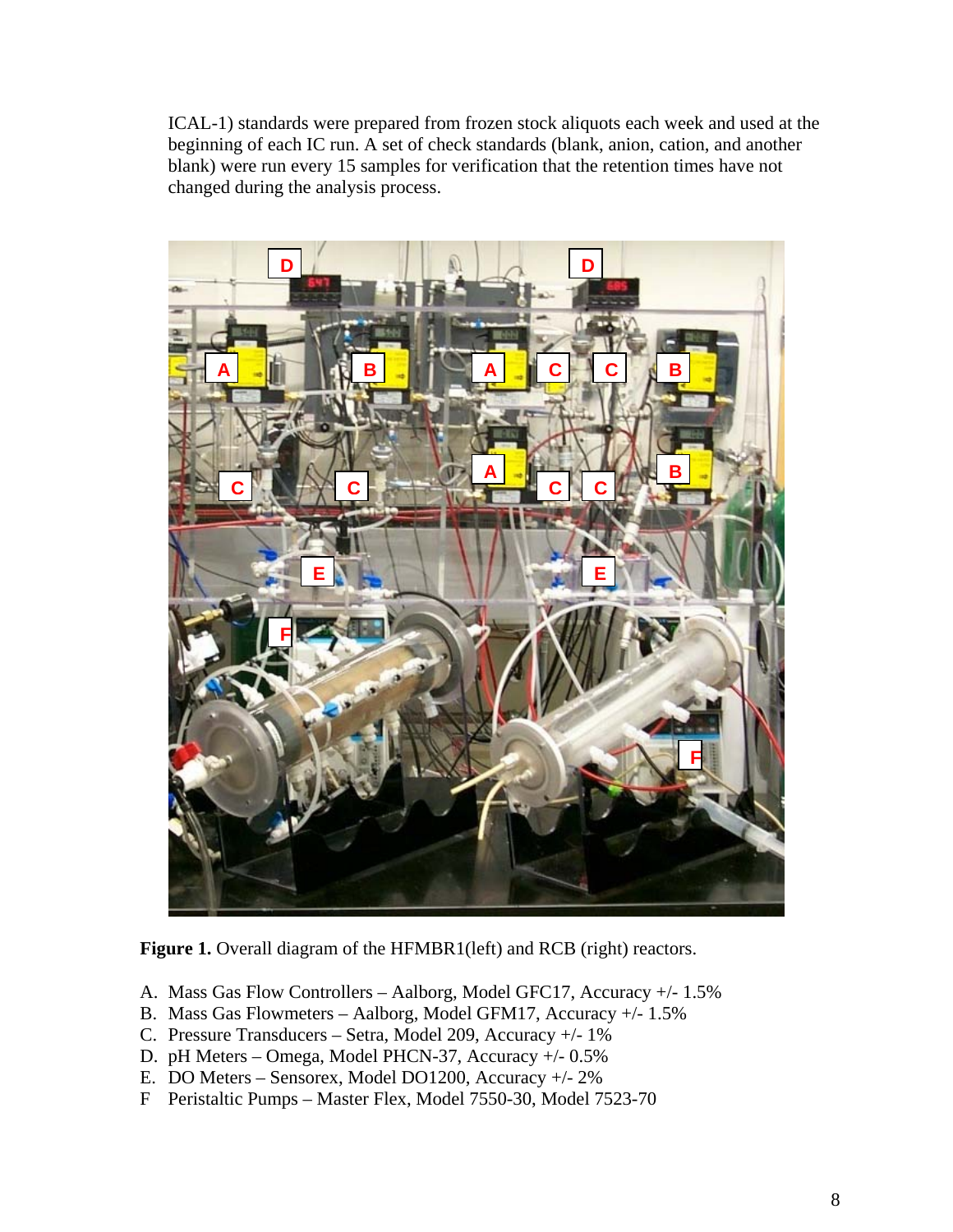

**Figure 2**. Photograph of the overall reactor assembly showing the Opto22 ioDisplay Software (lower right)

For COD analysis (Clesceri et al., 2003), samples were collected in glass vials thoroughly rinsed with 20%  $H_2SO_4$ , or ignited in a muffle furnace at 500°C for 1 hour. Samples were preserved at  $4^{\circ}$ C with the addition of sulfuric acid for a final pH  $< 2$ . Potassium acid phthalate stock was diluted to a standard range of 20 to 900 mg/L. Samples (run in triplicate), standards, and blanks were sealed into tubes after the addition of dichromate, and heated in a block digester (CPI International, Mod Block) at  $150^{\circ}$ C for two hours. Once cool, the samples were measured on a spectrophotometer (Beckman Coulter, Du 800) at 600 nm. Any oxidation of inorganic species was taken into account and the COD value adjusted. Tri-weekly sampling will occur during all phases of the laboratory and field testing.

A WTW OxiTop system (OxiTop OC100 and OxiTop-C) was be used to evaluate the  $C-BOD<sub>5</sub>$  removal efficiency of the reactor. Triplicate effluent and feed samples were tested using twelve amber bottles, set up on a continuous magnetic stir plate within an incubator set at  $20^{\circ}$ C. The samples were diluted according to the target measuring range as described in the OxiTop manual. Sodium hydroxide tablets were placed in the seal cup at the top of each sample bottle and then tightly capped by the measuring head. Each measuring head recorded 360 values per day (approximately every 4 minutes) during the nominal BOD test lasting 5.25 days.

Total alkalinity was monitored following the standard method ((Clesceri et al., 2003). Addition of 0.1N hydrochloric acid reacted with the hydroxyl ions in the samples and the titration end-point pH depended on the total carbonate species originally present in the samples. The 0.1N HCL acid solution was standardized against a 40 mL 0.05N  $Na_2CO_3$  solution and 60 mL water titrated to pH 5, and then boiled for 3 to 5 minutes. This solution was titrated to the pH inflection point and normality was calculated. The standard  $0.1N$  solution equated to  $5.0$  mg of  $CaCO<sub>3</sub>$ .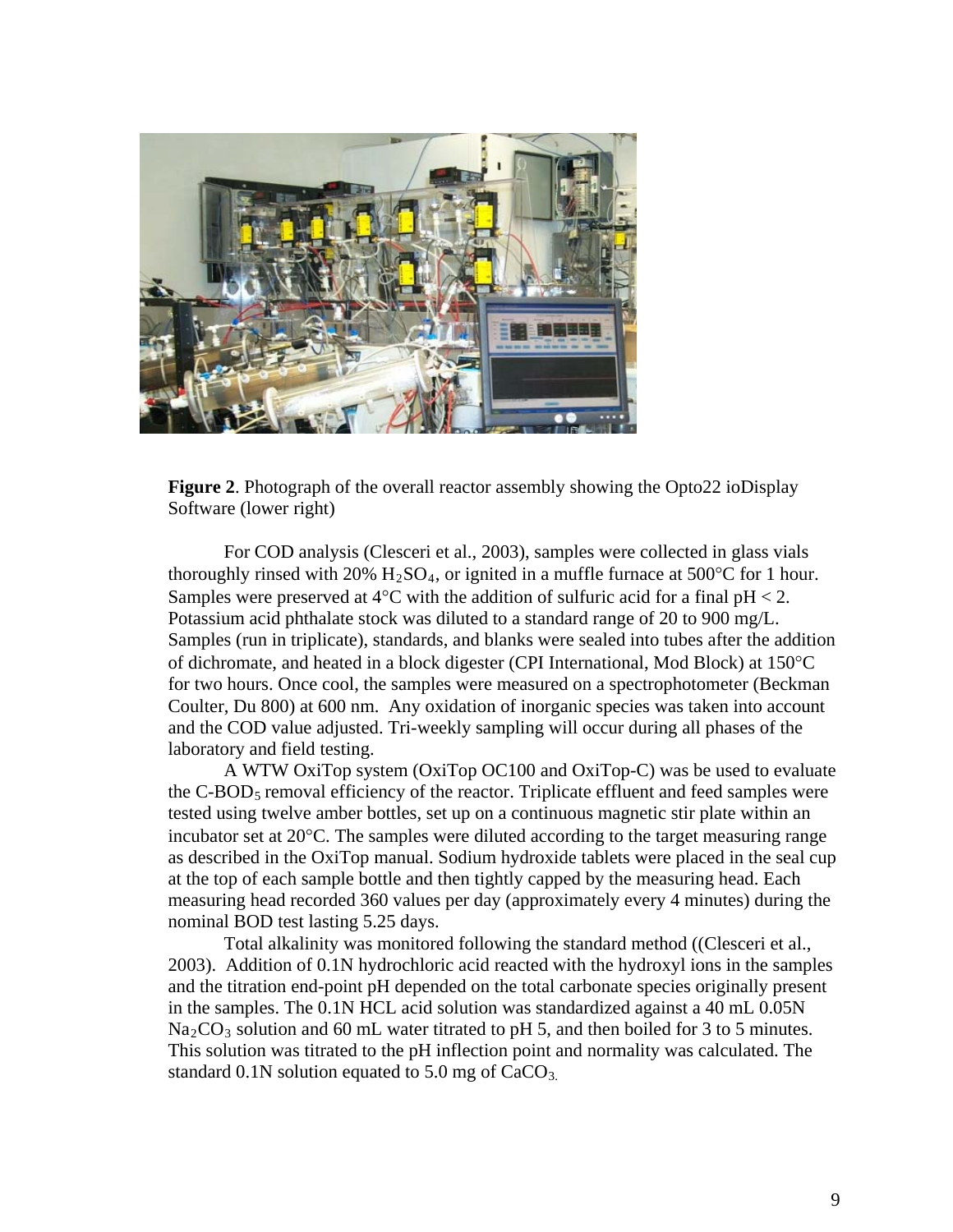Analysis of the biofilms from the HFMBR1 was conducted at the end of the experiment to verify the presence of nitrifying bacteria. The HF module was removed from the reactor and several individual HF were excised from both the outer and inner portions of the module. Biological oxygen consumption by the biofilms in response to addition of ammonia, nitrite, or organics was assessed using a microtiter-based oxygen sensor system (Garland et al., 2003; Smith et al., 2007). Separate 20 mm pieces of intact tubing (three from both the inner and outer fibers) were placed in sterile deionized water containing glass beads and the biofilm was disrupted by shaking, Resulting biofilm suspensions were added to BDoxy microtiter plates (BD Biosciences, Bedford MA), along with one of the following energy sources (final concentration):  $NH_4-N$  (100 mg L<sup>-</sup> <sup>1</sup>), NO<sup>2</sup>–N (100 mg L<sup>-1</sup>), and propionic acid (100 ppm). Oxygen consumption in the plates was monitored by measuring the fluorescence of an oxygen quenched, rutheniumbased dye embedded into a gel layer on the bottom of the plates. Fluorescence was measured every 30 min for 48 h at 258C using a Wallac Victor2 Fluorometer (Perkin Elmer, Wellesly, MA) with 485 nm excitation/590 nm emission filters. Biofilm samples were also analyzed using fluorescent in situ hybridization (FISH). Intact biofilm sections fixed, sectioned, and hybridized as described in Smith et alk., 2007.

## **Results**

## HFMBR 1 Development and Testing

Initial testing of the HFMBR1 reactor indicated that long term continuous operation of the systems lead to decreased performance (Fig. 3 and 4), most likely due to the observed "overgrowth" of biofilm on the fibers and concomitant reduction in mass transfer of material through the fiber bundle. this was a generally expected result. We addressed this issue by periodic cleaning of fibers using spray nozzles attached to the reactor shell. The cleaning process involved 4 spray nozzles and rotation of the fiber module to provide more uniform exposure of the fibers to the spray. The cleaning process readily removed the majority of the biofilms, with the solids drained from the bottom of the reactor. We conducted seven separate tests of the effects of cleaning with durations of 14 to 42 days. Overall, the data (Fig. 5) indicated that performance was enhanced (BOD and filtered COD less than 30 mg/L compared to 250 mg/L in the feed) during the first 3 weeks after cleaning, and that performance declined with longer operation. The COD and BOD data have some discrepancies (i.e., BOD is high in run 1 and COD is high in run 4 during the first few weeks), but the general trend of superior post-cleaning performance held for the first 4 runs. However, later runs (5, 6, and 7) exhibited a more rapid deterioration in performance, with BOD and filtered COD levels exceeding 40-50 mg/L within 14 days. Decreased performance with time is most likely caused by increasing amounts of residual biomass left on the fibers on areas not directly exposed to the spray nozzles and subsequent higher rates of biofilm regrowth. We tested the possible effects of fiber density on the cleaning effectiv4ness by comparing the performance of the original module (263 fibers) with a new lower density (108 fiber) design. The effluent quality of the lower fiber density module, based on both filtered and unfiltered COD levels, was consistently better than that observed in the previous tests at the higher fiber density (Figure 6). Levels of filtered COD were existentially zero (i.e., below the minimum detection limit of 10 mg/L for most samplings up to 14 days after cleaning. Overall, the results suggest both an operating procedure (i.e., regular cleaning at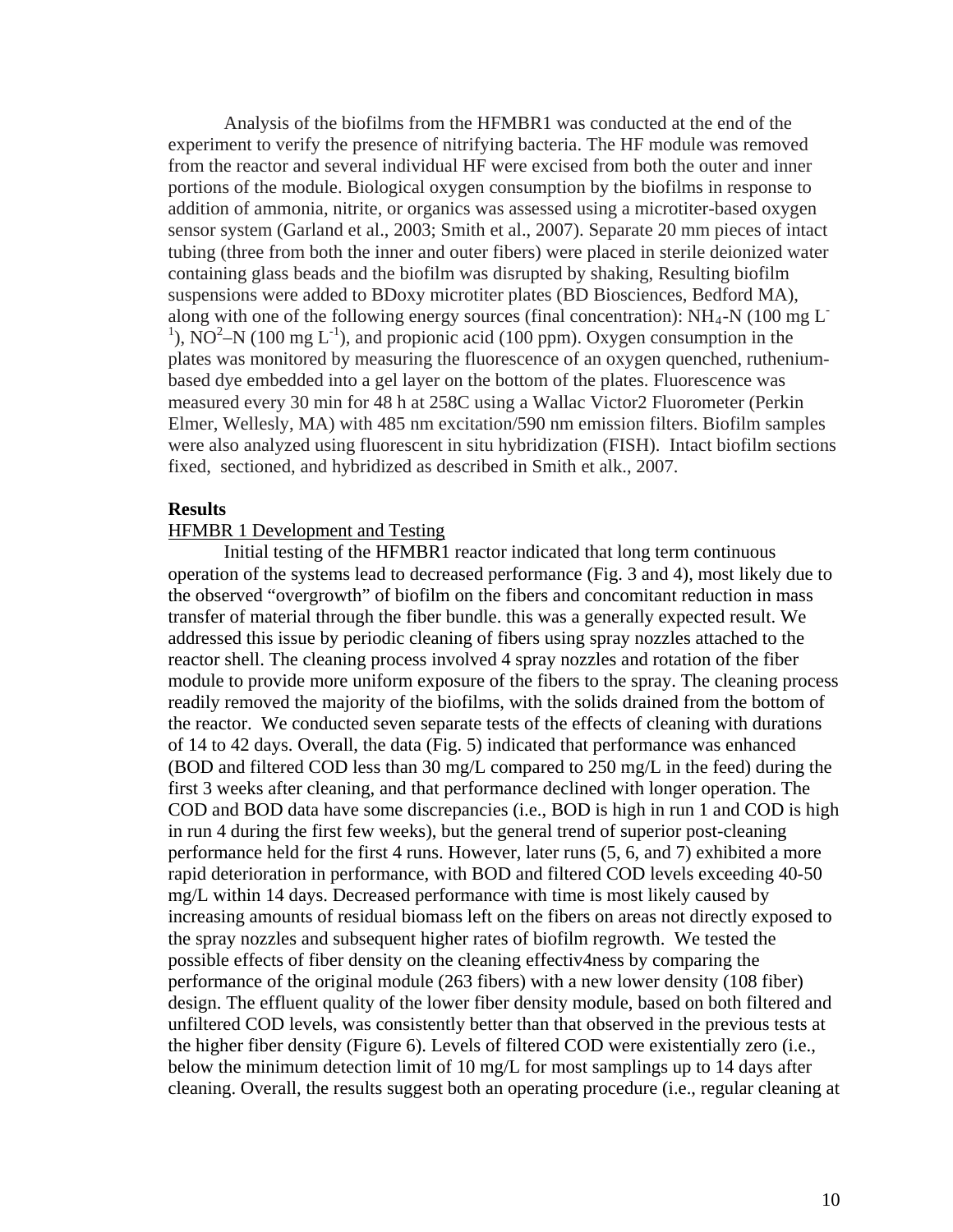2 week intervals) and reactor configuration (i.e., lower fiber density) which will produce effluent of sufficient quality to not cause excessive heterotrophic growth in the RCB modules.

The HFMBR1 feed was switched to actual septic tank effluent (STE) beginning in 2007, and operated continuously with these feed for nearly 250 days. The HFMBR1 effectively treated the STE, with reactor effluent quality similar to previous testing with the septic tank analog (Fig 7.) Removal of organic material remained relatively consistent throughout the study, with BOD levels averaging 20-30 ppm (Fig. 8). The hydraulic loading rate was doubled on day 139, increasing the COD loading rate from  $\sim 2$  g m<sup>-2</sup> d<sup>-1</sup> to ~4 g m<sup>-2</sup> d<sup>-1</sup>. COD removal rate, therefore increased from ~1.5 g m<sup>-2</sup> d<sup>-1</sup> before day 139 to  $\sim$ 3 g m<sup>-2</sup> d<sup>-1</sup> after day 139 (Fig 8).

Evidence of nitrification was observed soon after initiation of STE flow, with  $NH_4$ -N levels steadily dropping to levels below 10 ppm by day 130 (Fig. 8).  $NO_3$ -N levels increased in the effluent during this period (data not shown), increasing to 40-50 ppm. The increased loading rate at day 139 caused a slight increased in effluent NH4-N levels, which averaged 25 ppm for the remainder of the study. The areal rate of nitrification increased from ~0.8 g m<sup>-2</sup> d<sup>-1</sup> to 1.5 g m<sup>-2</sup> d<sup>-1</sup> in response to the increased loading rate. NO<sub>3</sub>-N levels decreased sharply after day 139, averaging  $\sim$ 10 ppm, suggesting that the increasing loading rate enhanced areal denitrification. In order to verify the presence of nitrifying organisms within biofilms of the HFMBR1 reactor, physiological and molecular profiling was performed at the end of the experiment. Results indicated that 1) nitrifying activity (Fig. 9) and biomass (Fig. 10) was presented in the biofilm both before and after the cleaning, and 2) cleaning reduced overall biofilm thickness and seemed to preferentially remove heterotrophic organisms. Thickness of the biofilm was obviously effected by the washing and measurements showed approximately a 31 % decrease  $(n=20)$  after washing in the sections of biofilm measured. Before washing the average thickness was  $141.8 \mu m + 30.5$  ranging from 68 um to 242.5 µm. After washing biofilm average thickness was 98.4  $\mu$ m + 25.1 ranging from 54.2 to 152.75 µm. FISH shows no difference in the presence of AOB/NOB in the biofilm after washing of the fibers. (Fig 10).



Figure 3. Performance of the HFMBR1 before and changing the feed from a longitudinal to cross flow mode.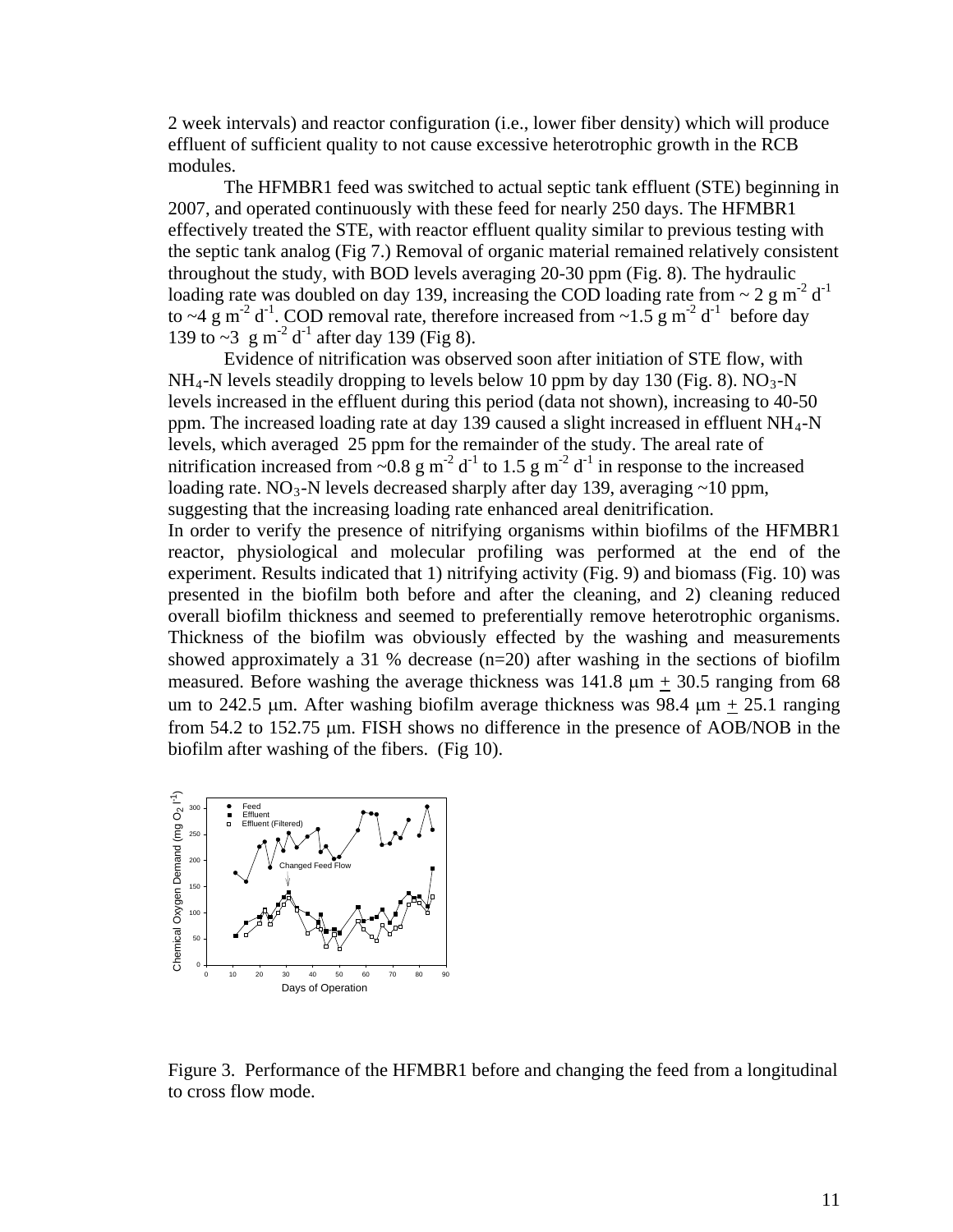

Figure 4. Performance of the HFMBR1 (expressed as a COD removal rate per m<sup>-2</sup> of membrane area) before and changing the feed from a longitudinal to cross flow mode



Figure 5. Effects of periodic cleaning of the fibers via spray washing on performance of the HFMBR1 reactor. X-axis represents time from cleaning of 7 consecutive trials.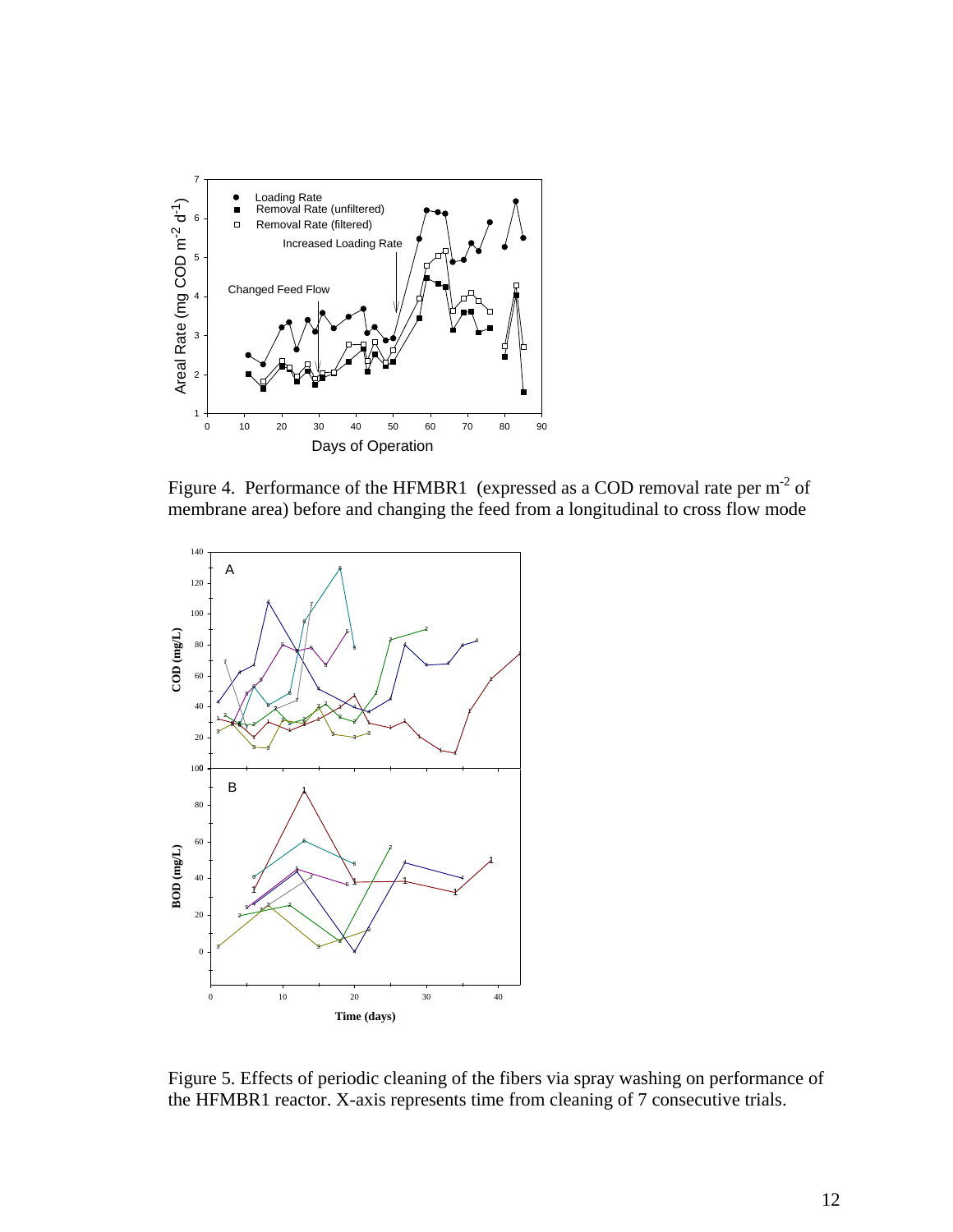

Figure 6. Comparison of performance between HFMBR1 containing a high and low fiber density. Lines represent separate trials performed sequentially, with the x-axis representing time from module cleaning.



Figure 7. Comparison of HFMBR1 performance when feed analog or actual septic tank effluent.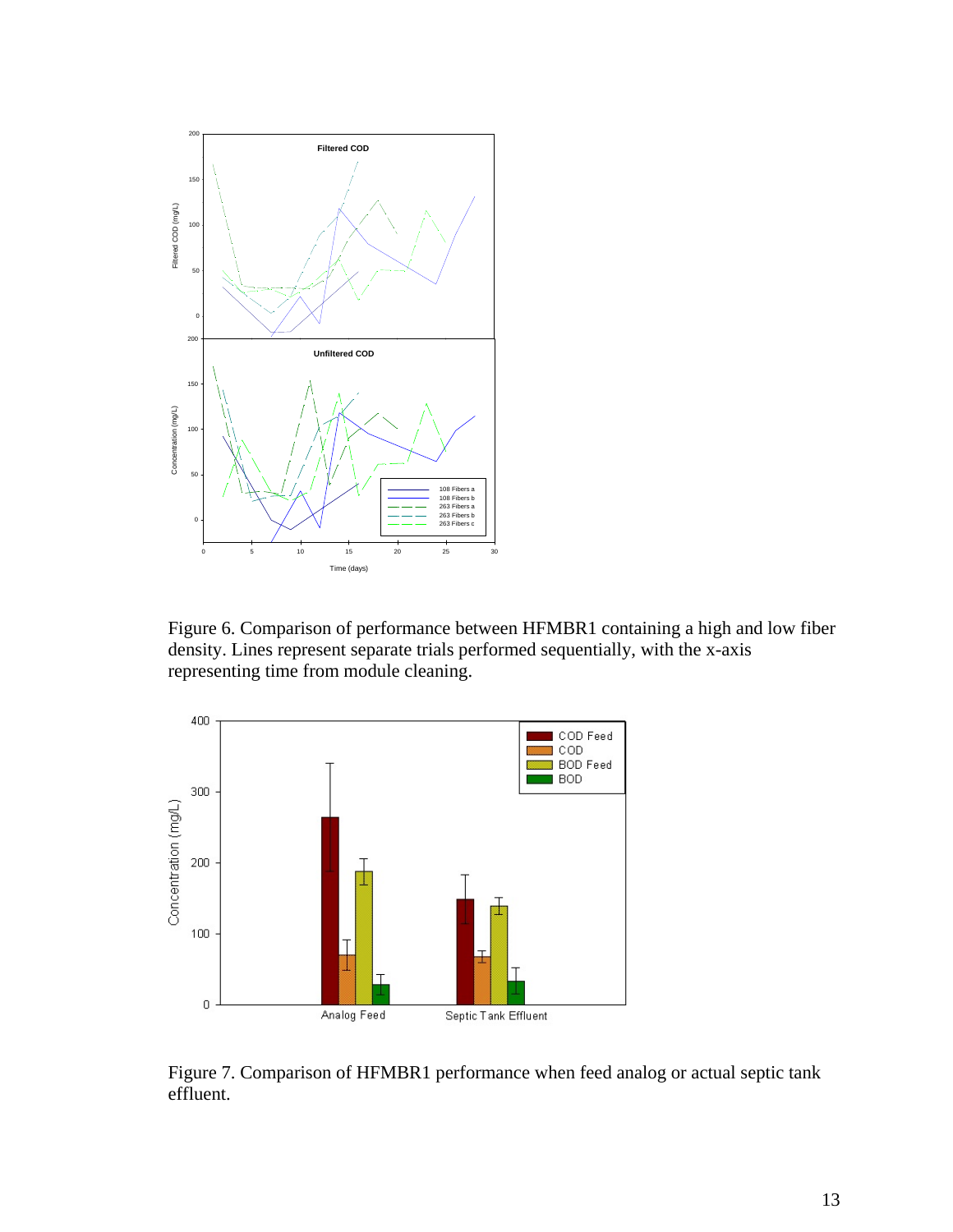

Figure 8. Performance of HFMBR1 during continuous operation with actual STE as feed. Contaminant levels reported for effluent (open symbols) and feed (filled symbols).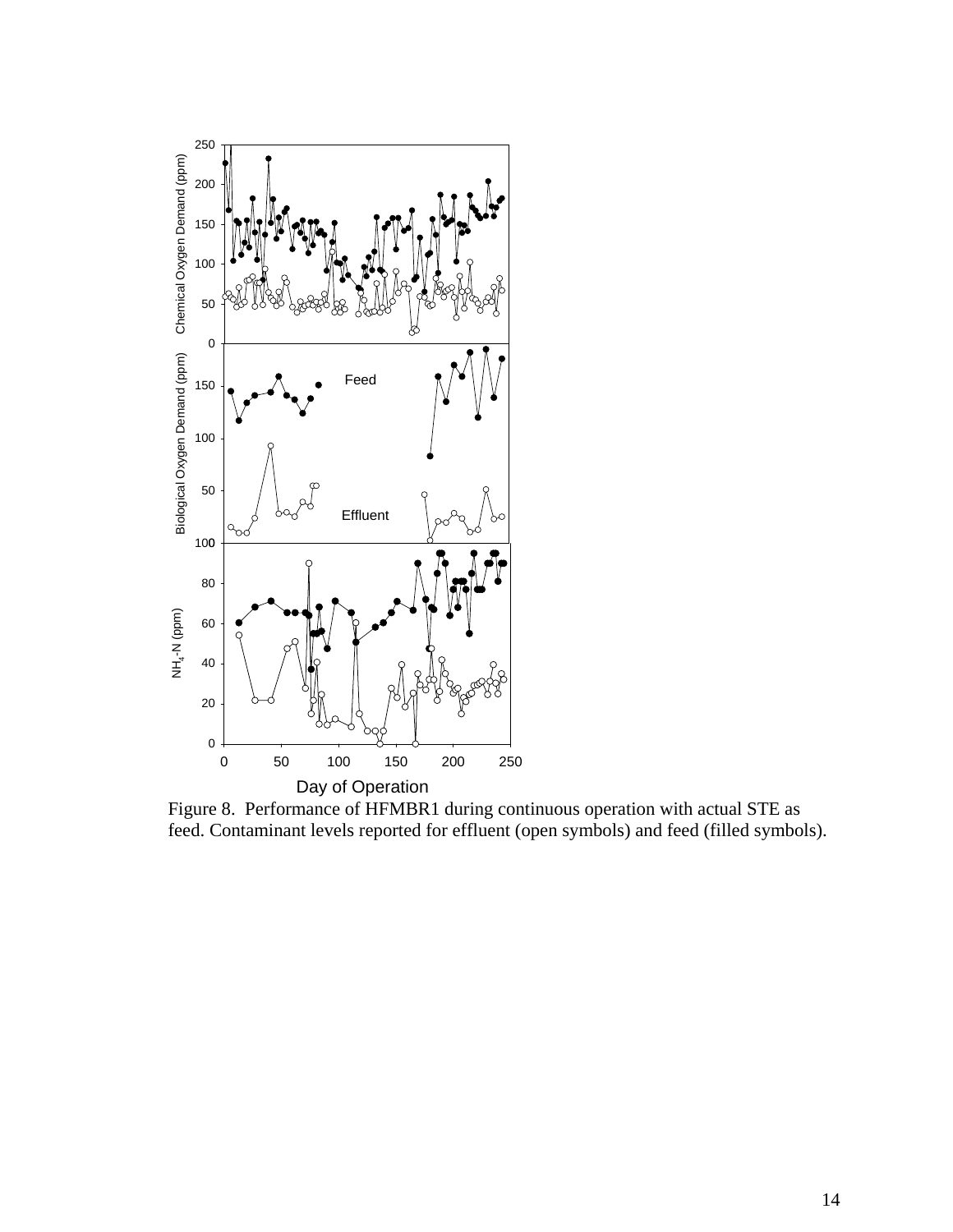

Fig. 9. Results from physiological testing of biofilm samples from the harvest of the HFMBR1 reactor both before and after cleaning of the fiber module. Graphs represent fluorescence of an  $O_2$  sensitive dye, with larger values indicating greater oxygen use. Lines represent mean and standard deviation of three samples. Data show a dramatic decline in heterotrophic activity with cleaning, and slightly lower rates on the inner versus outer fibers. Ammonia oxidizing activity is clearly detectable (greater than the background response, or control without any carbon or nitrogen addition), and also decreases (but less dramatically) with cleaning. Nitrite oxidizing activity was not greater than background response.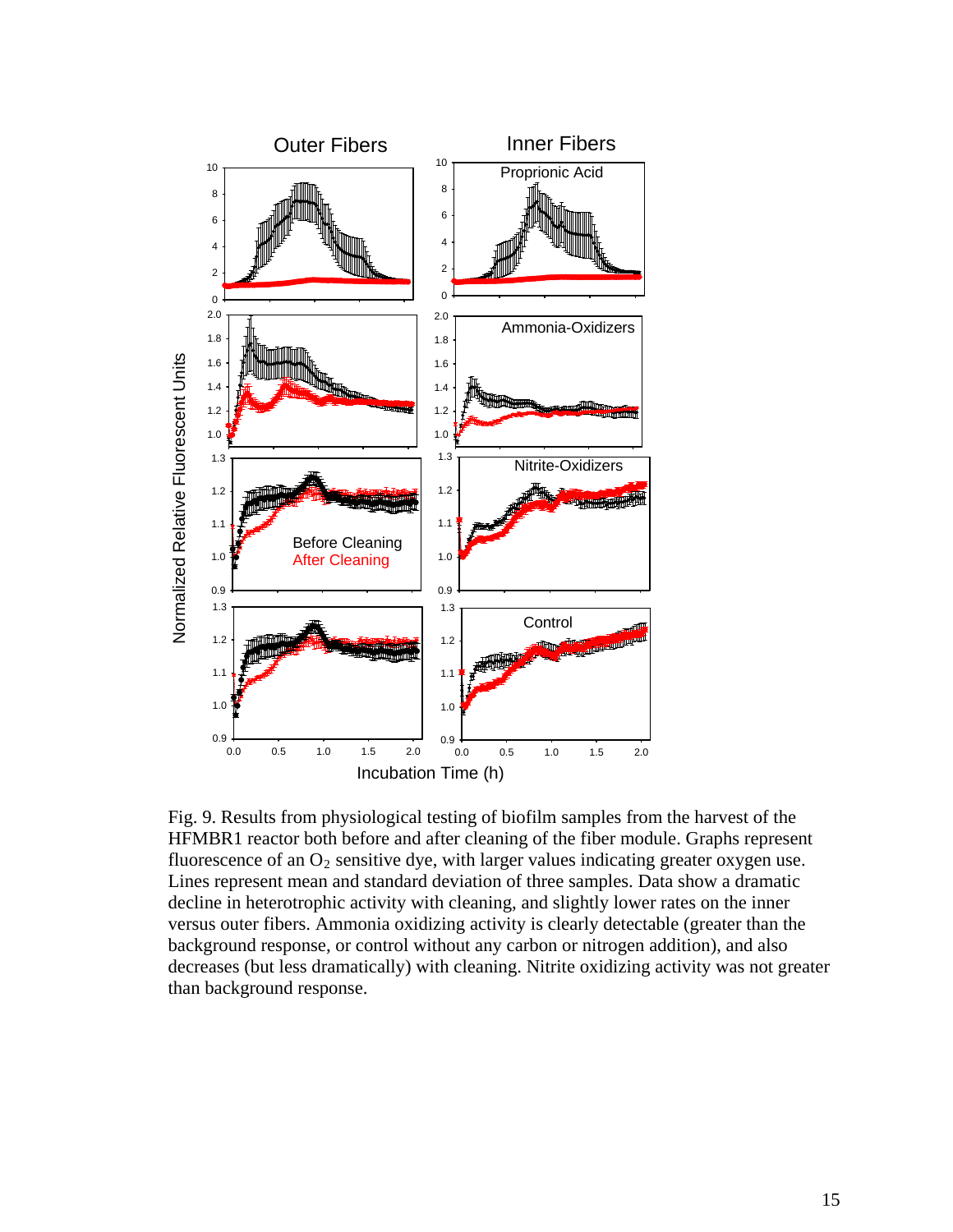

**Figure 10a.** Confocal laser scanning micrographs of cross sections of biofilm removed from silastic tubing before (A) and after (B) washing. The dominant nitrite oxidizing species present in both biofilms was *Nitrospira* (shown in green). Probes used for the detection of NOB were Ntspa 685, NSR 826 and NSR 1156. *Nitrobacter* (detected by Nit 3 probe) was hardly detectable. This is consistent with findings that *Nitrospira* is the dominating NOB in wwtp. In controlled experiments it has been shown that *Nitrobacter* grows rapidly when substrate (nitrite) is readily available but as this resource is depleted, the slower growing *Nitrospira* will be the dominant NOB.



**Figure 10b**. Confocal laser scanning micrographs of cross sections of biofilm removed from silastic tubing before (A) and after (B) washing. These images show the presence of the ammonia oxidizing bacteria, *Nitrosomonas* (in green). All images are 600X. Nitrosomonas is detected by the probe NSM 156. It has been hypothesized and demonstrated in controlled studies that in systems with higher ammonia concentrations, Nitrosomonas dominates over Nitrosospira, which is found in systems with lower ammonia concentrations. Both AOB species were detected in the before and after washing biofilm samples.

#### RCB Development and Testing

The RCB reactor was initiated with an air-only mode. Nitrification steadily increased for the first 40 days of operation, reaching an areal rate of  $1\n-1.25$  g NH<sub>4</sub>-N converted per m<sup>2</sup> of membrane area per day (Fig. 11). At this time, effluent NH<sub>4</sub>-N was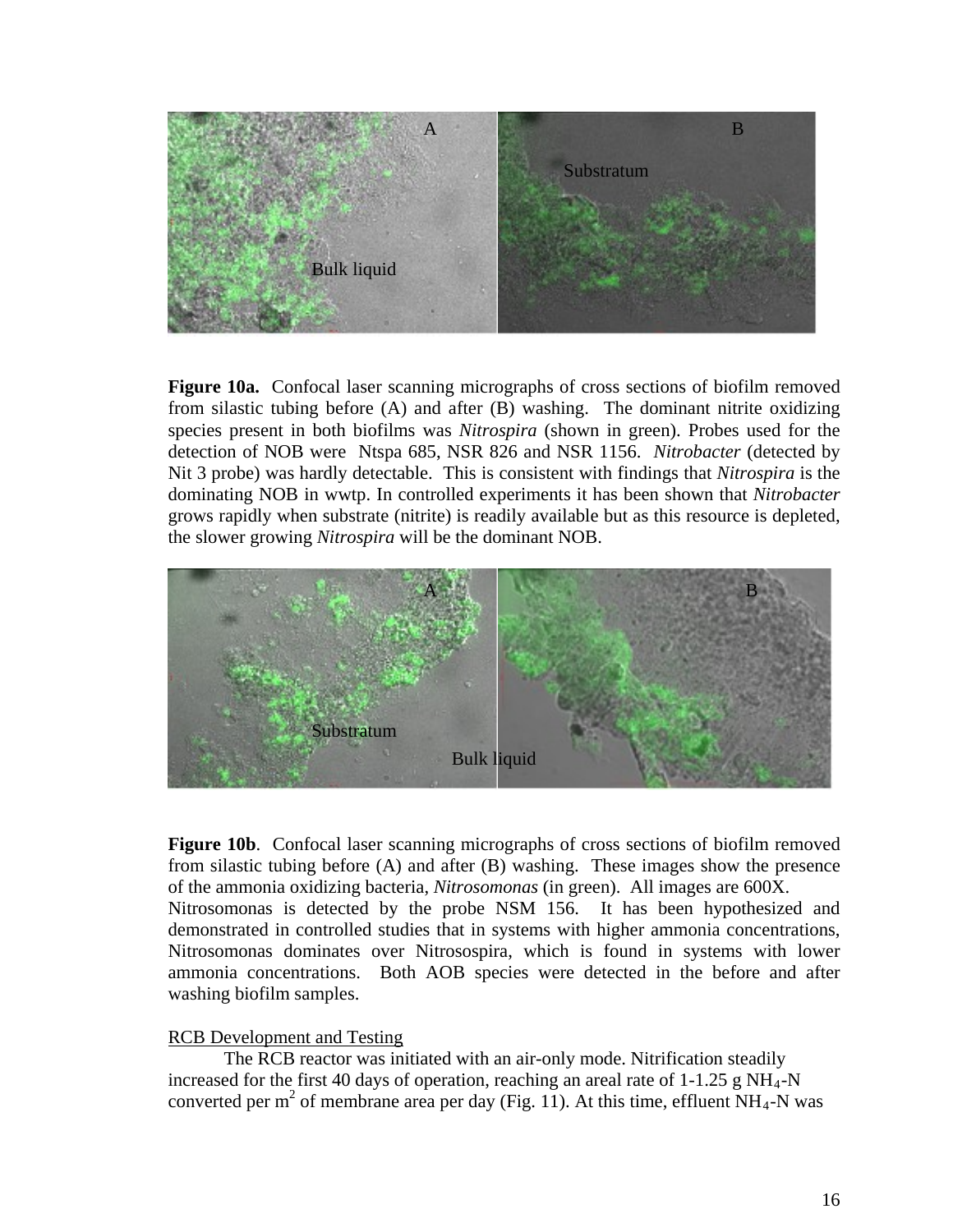10 to 15 mg/L. The back pressure of the lumen gas was increased stepwise over the first month of operation to 5 psi in order to maximize gas transfer across the membrane. Back pressure was not further increased to ensure the integrity of the membrane module. The areal nitrification rate was considerably less that that observed in our previous proof-ofconcept testing with the RCB (i.e.,  $\sim 5 \text{ g m}^{-2} \text{ d}^{-1}$ ), but the lower rate was consistent with the use of air (as opposed to pure  $O_2$ ) in the present study and a concomitantly lower flux of  $O_2$ . H<sub>2</sub> flow was initiated through the juxtaposed, second set of fibers on Day 44. Denitrification developed rapidly, with  $NO<sub>3</sub>$ -N levels reaching near zero within 7 days. The rapid development of denitrification was consistent with our previous tests with the RC B. Starting one week after  $H_2$  initiation, however, a reduction in nitrification rate was observed, with near complete inhibition of nitrification reached by day 59. On day 59,  $H_2$  flow was reduced from 2 sccm to 1 sccm to see if the apparent inhibitory effect of H<sub>2</sub> could be reversed, but no such effect was observed. The recycle rate was reduced at fibers) might improve nitrification, but no positive effect was observed. day 92 in hopes that reduced liquid velocity (and mass transfer between  $O_2$  and  $H_2$ )

The strong inhibitory effect of  $H_2$  was surprising given results from our proof-ofconcept testing in which stable nitrification and hydrogenptrophic denitrification occurred for over 100 days. The exact mechanism of the inhibition was not clear, but we suspect it is not a direct effect of  $H_2$  since it was not observed immediately upon  $H_2$ addition, but rather after about 1 week. One hypothesis is that excess  $H_2$  leads to development of  $H_2$  oxidizing bacteria in the reactor, leading to direct competition with the nitrifiers for oxygen resources. Given the greater energy yield from the aerobic oxidation of  $H_2$  versus NH<sub>4</sub> or NO<sub>2</sub>, it would not be surprising if nitrifiers were rapidly displaced on the aerobic fibers if  $H_2$  was available. An alternative explanation may be that the hydrogenotrophic denitrifying biofilms on the  $H_2$  fibers release organic material which can be a utilized as a substrate by heterotrophs, leading to competition between the nitrifiers and aerobic heterotrophs on the  $O_2$  fibers. Either of these potential inhibitory effects may not have been observed in our previous, proof-of-concept testing due to the higher areal rates of nitrification (i.e.,  $4-5 \text{ g m}^{-2} \text{ d}^{-1} \text{ vs } 1-1.5 \text{ g m}^{-2} \text{ d}^{-1}$ ) in that study. The potential for excess  $H_2$  leading to  $H_2$ -oxidixers on the  $O_2$  would have been less in the previous study since the areal denitrification rate (and concomitant consumption of H2) was greater. In addition, the initial study featured higher areal nitrification rates on the aerobic biofilms, which would have produced thicker nitrifying biofilms better able to withstand the potential impacts of organics produced by denitrifiers. Confocal microscopic images of the biofilms on the aerobic fibers from the proof-of-concept testing showed a thick nitrifying layer directly adjacent to the fibers with a non-nitrifying outer layer in contact with liquid. The non-nitrifying layer may have been composed of either  $H_2$ -oxidizers or aerobic heterotrophs feeding on organics produced by the biofilms on the adjacent denitrifying fibers. In either case, the thicker biofilm resulting form the high rates of  $O_2$  diffusion and higher areal nitrification rates allowed for a stable nitrifying biofilms with inner layers close to the membrane, hypothetically affording protection to nitrifier metabolism. The visually thinner biofilms in the present study may not have allowed for this spatial separation.

Several strategies for ameliorating the negative impacts of  $H_2$  can be envisioned. The simplest involves decreasing the amount of  $H_2$  delivered to the reactor. Decreasing  $H<sub>2</sub>$  flux via reducing back pressure is not possible since the back pressure valve was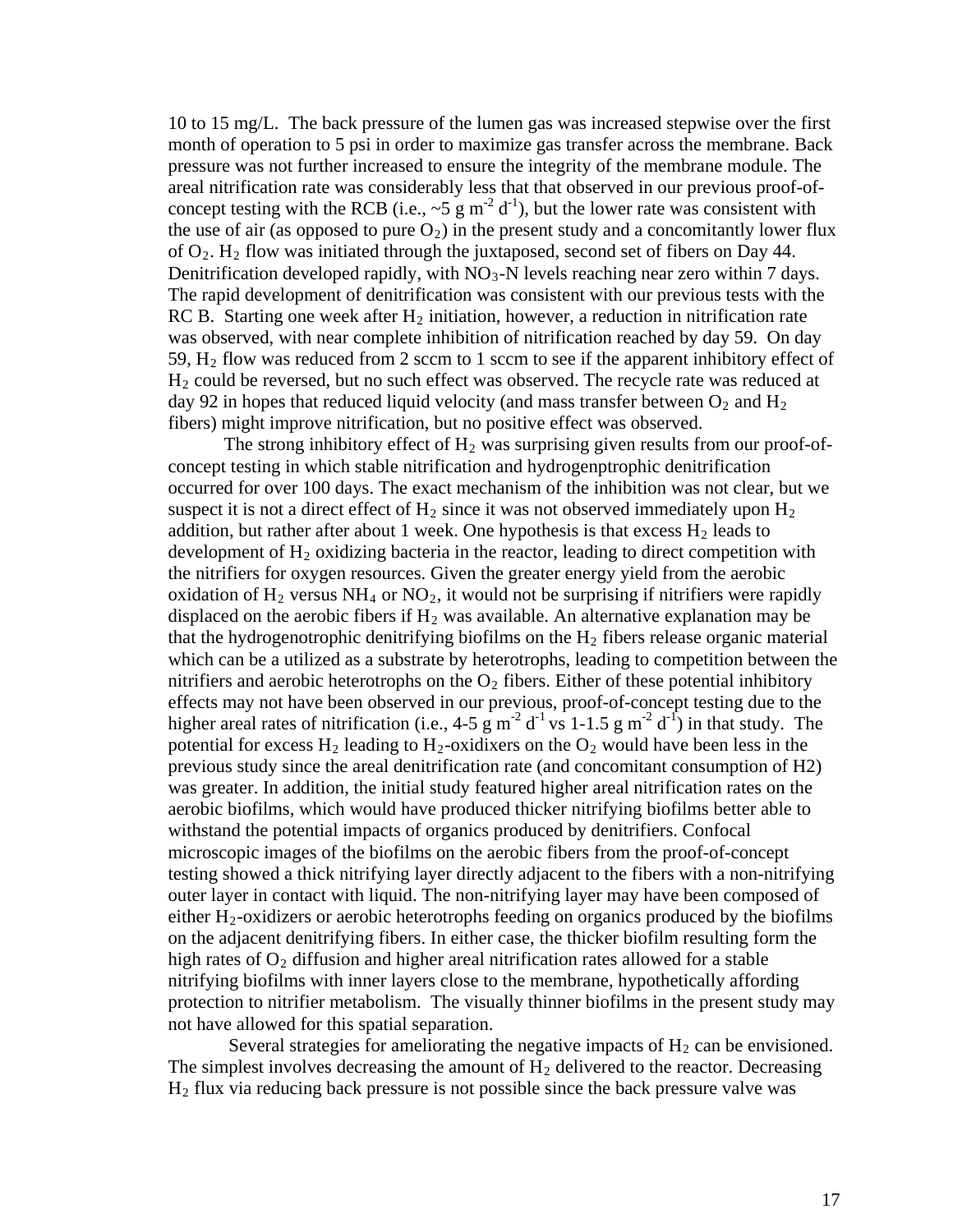completely open during these tests. Incorporating less  $H_2$  membrane surface area is another alternative, but would involve reconfiguring the reactor design. Phasic delivery of  $H_2$  (i.e., cycling the flow on and off) is a simpler alternative which we decided to implement. Another approach to reducing the impacts of  $H_2$  is increasing nitrification rate by switching to pure  $O_2$  in the lumen. We decided to evaluate the reactor performance using pure  $O_2$  as the lumen gas prior to the introduction of phasic  $H_2$ deliver y.

in the proof-of concept reactor (i.e., 50-75 ppm versus 10-15 ppm). The higher residual caused by the much higher feed levels of  $NH_4-N$  used in the proof-of-concept (217 ppm) rates. This difference in results suggests that the high level of residual NH<sub>4</sub>-N in the first was increased from 300 ml min<sup>-1</sup> to 1000 ml min<sup>-1</sup> Day 150. Nitrification rate increased, and  $NH_4$ -N levels dropped to  $\leq$ 5 ppm after having been consistently between 8-12 ppm. A further increase in liquid recycle to  $1500 \text{ ml min}^{-1}$  did not cause further increases in nitrifica tion. The change to pure  $O_2$  on day 101 caused an expected increased in areal nitrification rate, but the stimulation was relatively modest (i.e., doubling to  $\sim 2 \text{ g m}^{-2} d^{-1}$ ) compared to the levels observed in the proof-of concept testing. Another major difference between the proof-of-concept and current testing was the higher levels of residual  $NH_4-N$ levels in the first study, despite the higher areal conversion rates noted above, were versus the current (45 ppm) tests. The higher residual levels of  $NH<sub>4</sub>$ -N would facilitate mass transfer of substrate to the aerobic fibers, thus promoting higher areal conversion study and concomitant stimulation of mass transfer from bulk liquid to biofilm is an important factor in the observed higher nitrification rates. Given our processing goals in the present study (i.e., reducing  $NH_4-N$  levels from  $\sim 50$  ppm to less than 5 ppm), a high level of residual NH4-N is not a desired operating condition. However, a possible solution to achieving low effluent levels with reasonable high nitrification rates is to increase liquid flow in order to enhance bulk liquid/biofilm mass transfer Liquid recycle

of the fiber module, and 2) pulsed addition of  $H_2$  to eliminate negative impacts of excess systems were completed, and a test with RCB (feed with he organic-free STE analog) remained at an average of 10 ppm for the nearly four weeks of continuous operation. potential case for the inhibitory effects of  $H_2$  observed in the previous trials; excess  $O_2$ Two modifications in the RCB operation were defined to help improve system performance 1) cross flow of liquid to help increase mass transfer to fibers at the interior H2 on nitrification. The necessary modifications to the reactor and associated control was initiated. We operated the reactor under a higher areal loading  $(3.0 \text{ g m}^{-2} \text{ day}^{-1})$ during the first 30 days during which time we observed high areal nitrification rates, although effluent  $NH_4$ -N remained above 10 ppm (Fig 12). We decreased loading to 1.5  $g m<sup>-2</sup> day<sup>-1</sup>$  in an effort to achieve lower effluent levels, but NH<sub>4</sub>-N concentration However, DO was significantly reduced inside the fiber module throughout the first 60 days of operation, suggesting that the cross flow significantly increased mass transfer/mixing to depth in the fiber module. In previous trials without cross flow, we observed high levels of Do within the fiber module, but cross flow resulted in better mixing and concomitant localized areas of DO only very near individual fibers (data not shown). This was a promising results since the excess  $O_2$  in the fiber module was one could have led to the growth of  $H_2$ -oxidizing bacteria (rather than/ or in addition to hydrogenotrophic denitrifiers) leading to competitive interactions with the nitrifiers.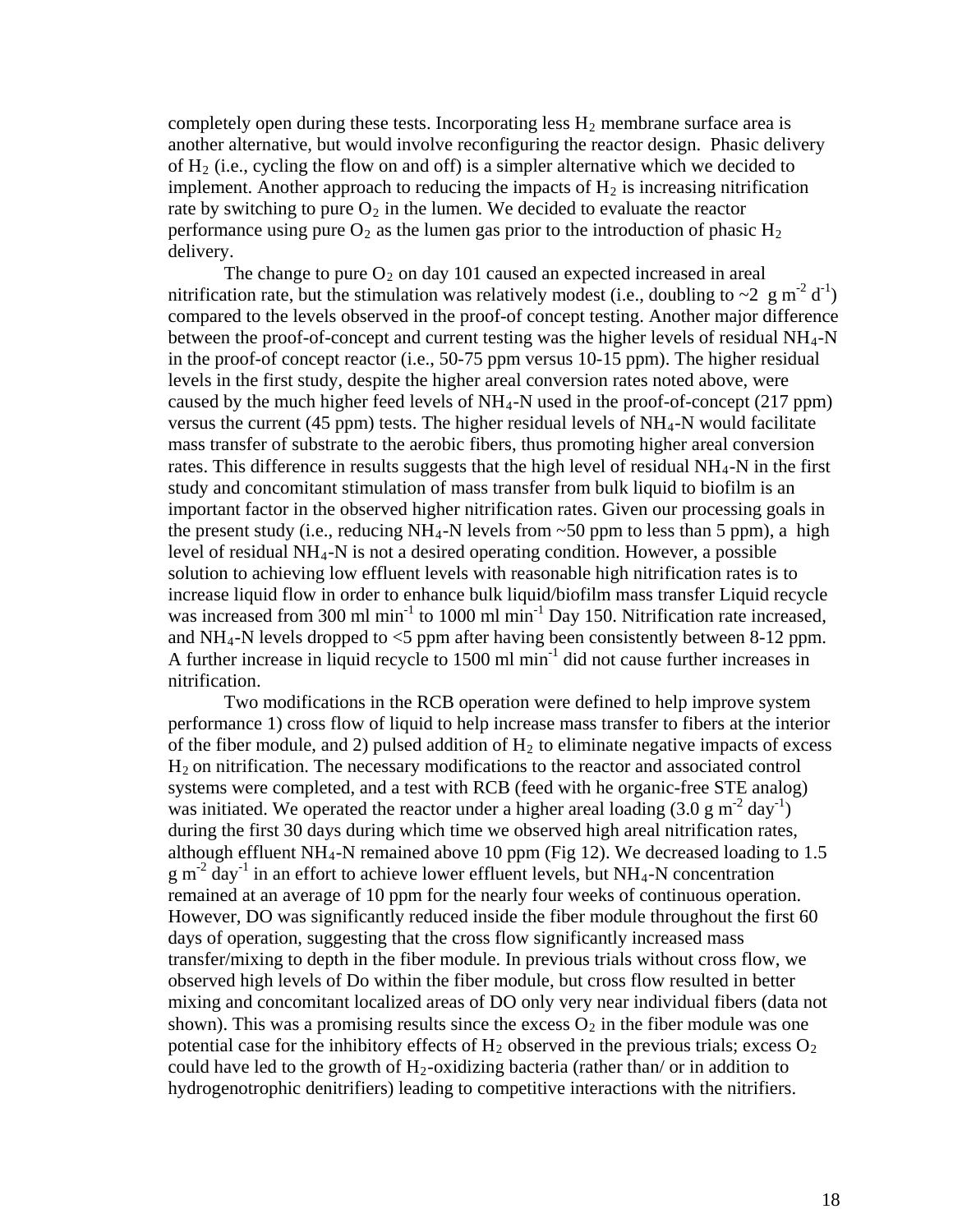Given this result, we initiated  $H_2$  delivery on day 58. Rapid decreases in nitrification were observed as in the previous test. We initiated pulsing of  $H_2$  in an attempt to decrease the inhibitory effect. The initial pulsing frequency was 1 minute on followe d by 9 minutes off, but we decided to increase the on time to five minutes (followed by 25 m in off) in order to achieve pressurization of the module and a more constant, measurable flux of  $H_2$ . Nitrification continued to decline, with effluent level of  $NH_4$ -N reaching 30-40 ppm. Increasing off time to 55 minutes appeared to stabilize the nitrification, but we decided to terminate the test at this point based on observation of severe biofilm sloughing.

 $O<sub>2</sub>$  via cross-flow allows for the steep redox gradients between juxtaposed fibers critical to the simultaneous processes. The ability to pulse the  $H_2$  flux increases the possibility of produce large fluxes of  $H_2$  before the denitrifying biofilms were established. This was effected by pulsing the  $H_2$  flux, beginning at 5 min on during a 1 hour period with reactors were operated in a linked mode for nearly 80 days. The RCB effluent quality was excellent (i.e., combined levels of  $NH_4-N$  and  $NO_3-N < 10$  ppm) for nearly 40 days, at biofilm growth which seem to "bridge" across fibers, juxtaposed  $O_2$  and  $H_2$  fibers which clearly discernable with the former appearing white while the later were black (Fig. 13). These results offer promise for our ability to stably operate the RCB under simultaneous nitrification and hydrogenotrophic denitrification. The elimination of the excess dissolved limiting the persistent problem of  $H_2$  inhibition of nitrification. Based on our previous data, we decided on the following strategy for operation of the RCB to alleviate the potential effects of  $H_2$  interference on nitrification. We operated the RCB under high  $NH_4$ -loading (i.e., at least 3 g m<sup>-2</sup> d<sup>-1</sup>) to produce thicker biofilms which may be more resistant to  $H_2$  interference.  $O_2$  rather than air was used as the lumen gas to stimulate areal rates of nitrificaiton. In addition,  $H_2$  flow was initiated progressively so as not to gradual increases over several weeks until  $H_2$  flow was continuous. This approach was successful at establishing concurrent nitrification and denitrification on the  $O_2$  and  $H_2$ fibers, respectively. At that point, the feed to the RCB was switched from the analog mixture to the effluent from the HFMBR1 which was processing actual STE. The which point nitrification appeared to decrease. Visible inspection of the reactor showed a nearly continuous biofilm over the fiber module, so we decided to clean the module by removing and lightly spraying with water. Performance appeared to respond positively, but only transiently, so the study was terminated after 79 days. Despite the continuous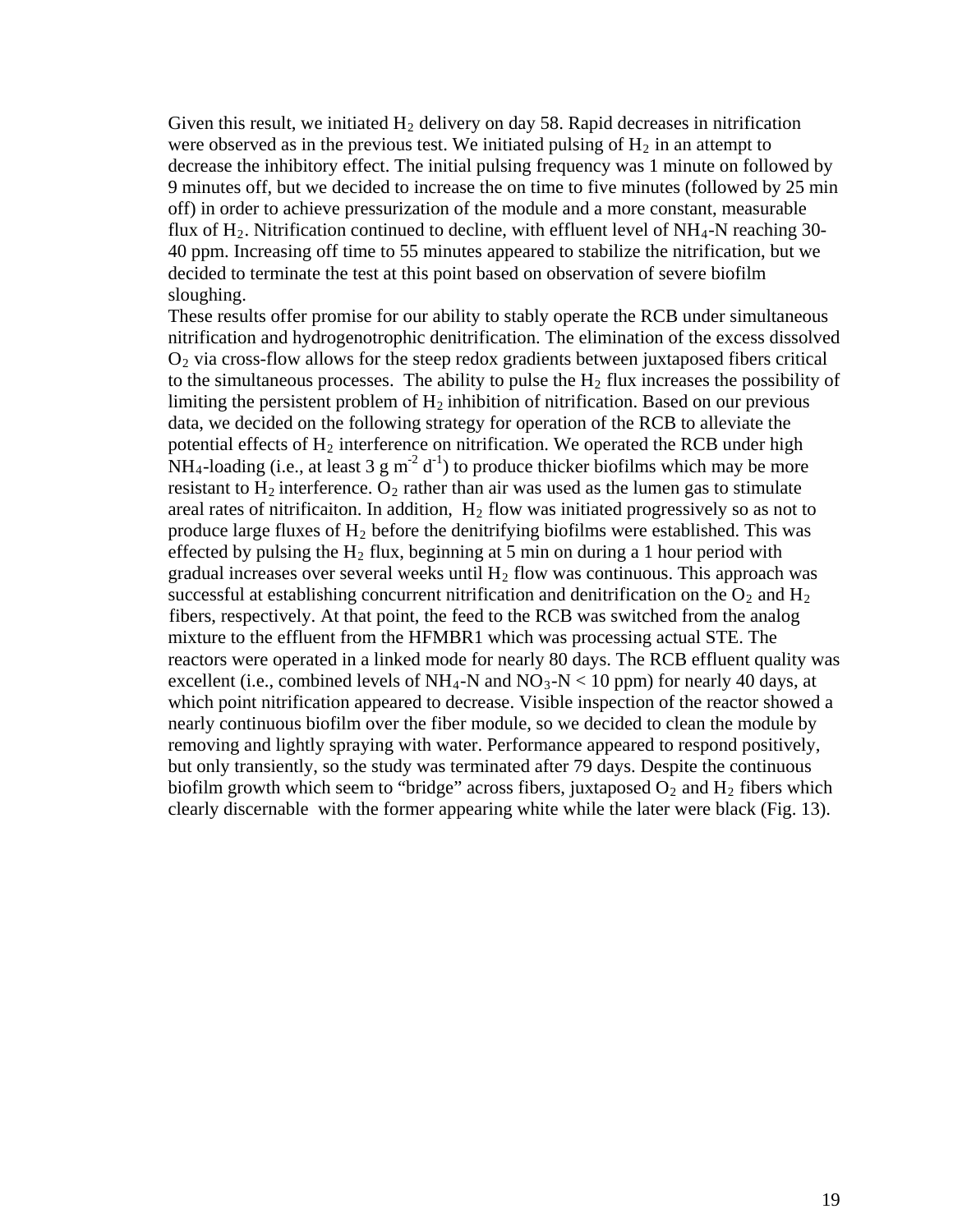

Figure 11. RCB performance in response to  $H_2$  addition and the switch to pure  $O_2$ .



Figure 12. RCB performance under cross-flow conditions and in response to phasic H<sub>2</sub> delivery.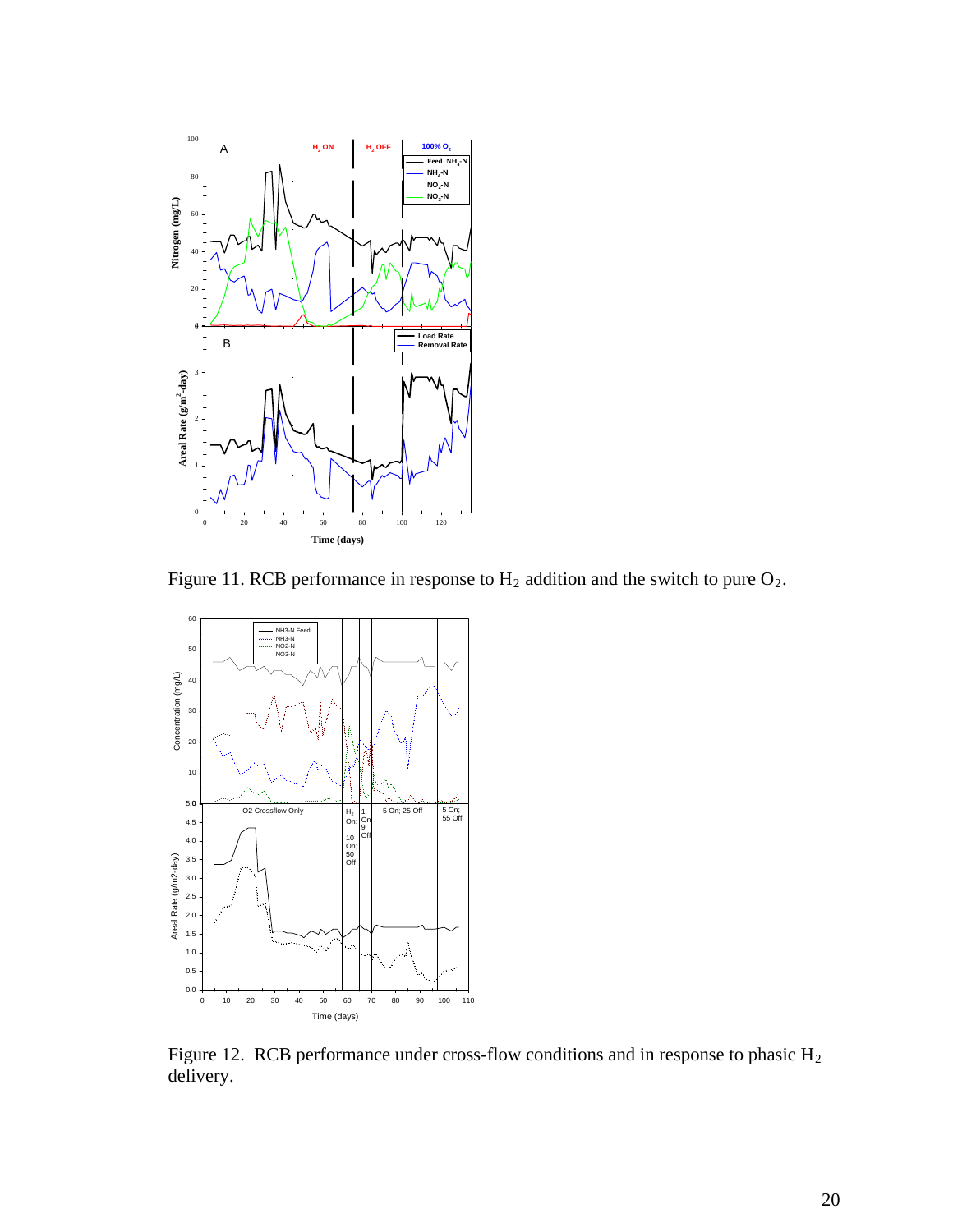

Figure 13. Performance of the linked HFMBR1(labeled BRR) and RCB reactors.



Figure 14. Picture of the RCB fiber module at harvest. Juxtaposed  $H_2$  (black) and  $O_2$ (white) fibers are clearly visible on the right portion of the module.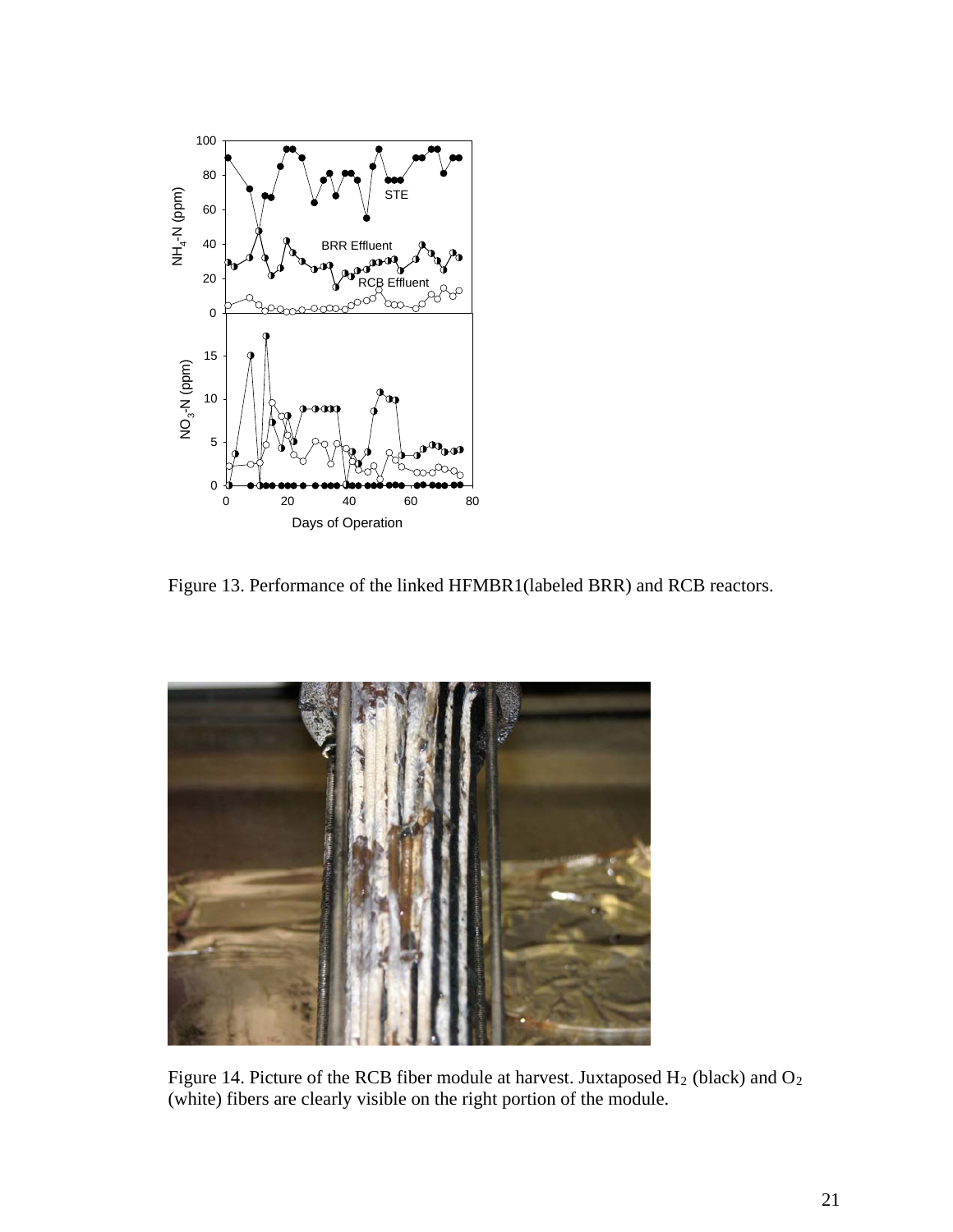#### **e) Discussion**

Hollow fibers for aeration provide a unique physicochemical environment for biological treatment. Biofilm establish and self-organize in response to a spatial transect that extends from the hollow fiber surface to the bulk liquid. The inverse, bidirectional flow of  $O_2$  (from the fiber) and electron donors such as  $NH_4$ -N and organics (from the liquid) provide for unique spatial differentiations of metabolic function across the biofilm. These reactions are often mediated by facultative heterotrophs. Ammonium is used in autotrophic biochemical reactions of nitrosyfication (ammonium to nitrite) and nitrification (nitrite to nitrate). The autotrophic microorganisms have relatively low yield coefficients, low growth rates, and are obligatory oxygenotrophs. As such, they are often out competed by heterotrophs in the mixed reaction systems that are characteristic of domestic sanitation water treatment. By contrast, heterotrophic organisms have much higher yield coefficients and maximum growth rates, and are metabolically more flexible.

Previous studies of membrane aerated hollow fiber reactors have shown that ammonium oxidizing bacteria accumulated near the membrane while other microorganisms (i.e. facultative heterotrophs) predominate near the biofilm/bulk water interface (Hibiya et al., 2003;Terada et al., 2003). It was found that Nitrosomonas and Nitrobacter populations were high near the fiber surface and was hypothesized to be due to less competition for oxygen at that location (Yamagiwa et al., 1998). In a hollow fiber oxygenation bioreactor treating municipal wastewater and achieving simultaneous nitrification and denitrification, the effect of water spray cleaning on activity rates of nitrification and denitrification was investigated; it was found that the cleaning procedure had minimal effect on nitrification rates while denitrification rates were substantially impacted (Suzuki et al., 2000). This result corroborates the observations of the effect of cleaning events on BRR performance.

A multi-species biofilm model was used to predict microbial species composition and differentiation in the biofilms of reactors containing gas permeable hollow fiber membrane for oxygen supply (Shanahan and Semmens 2004). The model included aerobic oxidation of organics, nitrification, and denitrification. Model simulations predicted that a nitrifying microbial population could be sustained within the biofilm of a continuously operated bioreactor and that nitrifiers would occupy a biofilm layer closer to the membrane surface than denitrification microorganisms, which would predominate at outer biofilm layers adjacent to the bulk liquid. The model prediction of sustained nitrifier populations in biofilm regions closer to the hollow fiber membrane than denitrifiers are based on basic kinetic models of microbial growth and diffusive mass transfer. One limitation of the model is that nitrosyfication (ammonium to nitrite) and nitrification (nitrite to nitrate) are modeled as a single reaction. Another perspective can be gained by considering that nitrite generated by nitrosyfication (ammonium to nitrite) can be used denitrified directly by heterotrophs. This leads to the potential for a syntrophic enhancement of ammonium oxidation at the biofilm layers closer to the membrane surface than denitrifiers, where ammonium oxidation to nitrite (i.e. nitrosyfication0 occur syntrophically with heterotrophic denitrification of nitrite. In this case, the heterotrophic utilization of nitrite in syntrophic co-culture with ammonia oxidation would locally out compete nitrite oxidation to nitrate.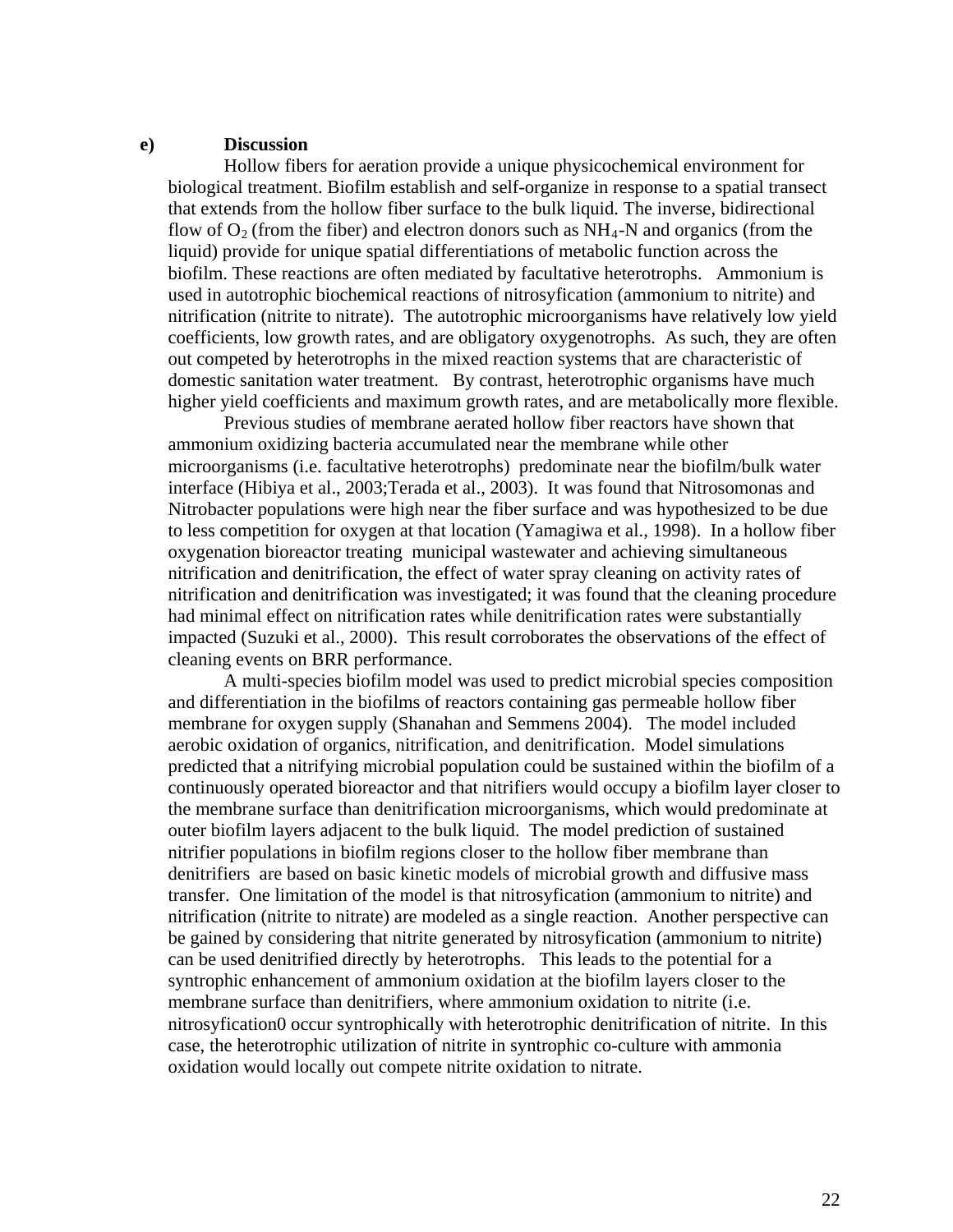Our results are thus corroborated with other experimental research and modeling efforts, which provide the supporting concepts for extension to a technological system for onsite treatment. This is the first demonstration of continuous operation of a hollow fiber oxygenation reactor for onsite treatment of STE. The ability to biofilms to self-organize into a stable nitrifying/denitrifying state without any exogenous control other than the automated cleaning procedure is particularly attractive for on-site systems in which owner management requirements should be minimal. This type of reactor has significant potential for primary treatment of septic tank effluent (or raw wastewater after some large particle separation).

Despite the better than expected N removal capabilities of the primary treatment HFMBR, the low C/N ration of on site wastewater still necessitates further treatment for enhanced nitrogen removal. Linked operation of the HFMBR1 and the RCB did provide high quality effluent, but stable operation of the RCB was difficult. The inability to reproduce our proof-of-concept results with the RCB (i.e., sustained, simultaneous nitrification and hydrogenotrophic denitrification) may have multiple causes. Our proofof-concept testing found evidence for either direct or indirect inhibitory effects of  $H_2$  on nitrification; this effect appeared to be exacerbated in the present study due to the thinner, less-resilient nitrifying biofilms which develop in response to lower NH4-N loading. We were able to successfully increase nitrifying biofilm thickness throughout the fiber module by introducing cross-flow for enhanced mass transfer, switching to pure  $O_2$ (rather air) for the lumen gas, and by increasing  $NH_4$ -N loading. Phasic delivery of  $H_2$ , particularly during development of biofilms on the  $H_2$  fibers, appeared to diminish the inhibitory effect on nitrification. Long term operation of the RCB with a waste stream derived from actual STE was only transiently effective, potentially due to interactions with biological sulfur cycling. STE contains significant levels of sulfate derived from Scontaining proteins, and we observed visual evidence for reduced sulfur on the  $H_2$  fibers (black deposits) and oxidized sulfur on the  $O_2$  fibers (white deposits). Overall, our results indicate that on-site application of the RCB for removal of nitrogen requires significantly more development work before stable, effective systems can be applied.

## **3. Utilization**

.

## **a) End User Application**

The technology is still under development and has not been used for field treatment to date.]

# b) **Intellectual Property and Partnerships**

A preliminary patent on the RCB concept has been submitted

# **c) Knowledge Exchange**

Both the PI (Garland) and Co-PI (Smith) attended the National On-site Wastewater Recycling Association (NOWRA)'s 16<sup>th</sup> Annual Technical Education and International Program March  $12-14<sup>th</sup>$ , 2007 in Baltimore, Maryland. A poster describing the basic approach and schedule of activities for the project was presented. Dr. Smith presented a paper on the project at the following Annual NOWRA Conference in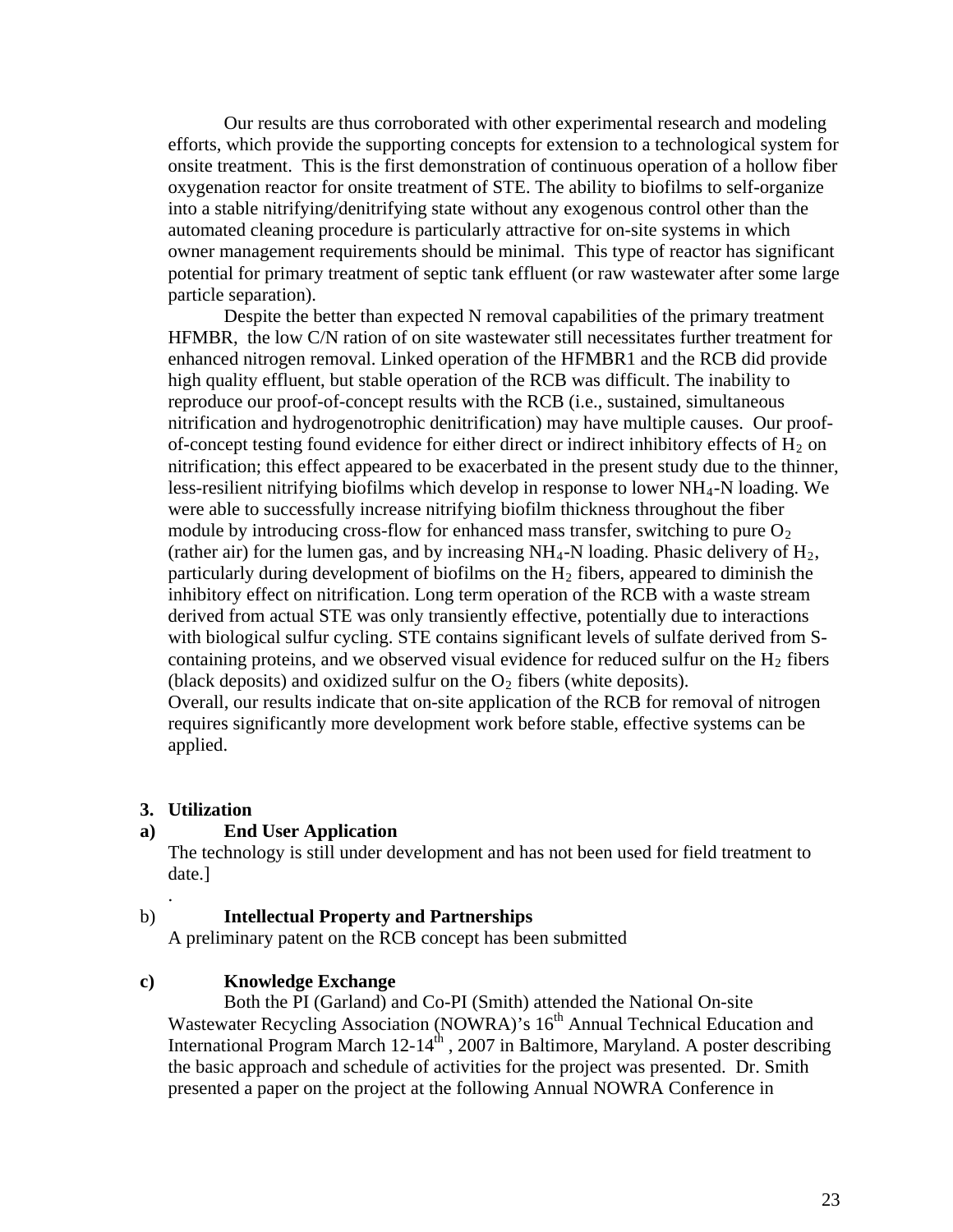Memphis, Tennessee (April 7-10, 2008). Dr. Smith also presented the work at the American Society of Civil Engineers World Environmental and Water Resources Congress in Tampa, Florida (May 15-19, 2006). The paper outlined the objectives of the CICEET-funded project and reported results from the preliminary testing.

Dr. Garland presented a seminar to the Texas A&M's Professional Program in Biotechnology on March 31, 2008 titled "Ecological Design in Biotechnology: Structural and Functional Approaches to Microbial Community Assembly "; the presentation included data from the CICEET project.

The PI had continual interaction the Guana Tolomato Matanzas Reserve staff during the course of the project. He visited the site in the fall of 2007 to discuss possible installation of a demonstration reactor system at the GTM Reserve education center. Four staff members from the Guana Tolomato Matanzas River NERR visited the laboratory at KSC on June 10, 2008. We toured the laboratory installation of the unit and discussed the findings to date. We developed a teaching, demonstration model of the reactor for use by the GTM NERR staff at National Estuary Day in September 2008. The GTM-NERR staff is very interested in developing an on-site system, for both advanced treatment in their sensitive barrier island and as an outreach tool on ecological design linked to their marine educational center. The research team presented potential plans related to the RCB design as well as more passive, landscape systems, and the groups agreed to pursue upcoming funding opportunities.

The Pi and co-PI are prepared two manuscripts for peer-reviewed publication based on the present work, and plan to submit them for review by summer 2009.

#### **4. Next Steps to Application**

While further testing/development of the system are needed before technology can be marketed for on-site wastewater recycling, we believe these results provide a significant justification for further work. Specifically, the self-organization of nitrifying/denitrifying biofilms in the first stage reactor with no exogenous control other than the automated cleaning system provides the basis for the basis for energy efficient, low maintenance systems fro on-site treatment. The PI and co-PI are committed to pursuing funding for field testing of these concepts.

#### **5. End User/ Producer/ Adopter Advisor(s) Feedback:**

End User Advisor: Damann Anderson, PE Organization: Hazen and Sawyer, P.C. Location: 10002 Princess Palm Avenue, Tampa, FL 33619 Phone number: 813 630 4498 E-mail: danderson@hazenandsawyer.com

**At this stage, what are the potential applications for this research? Please discuss how you and others could potentially use the technology.** *This research could lead to an innovative solution to nitrogen removal from small wastewater flows, specifically individual home scale systems. There is a demand for simple technologies to accomplish*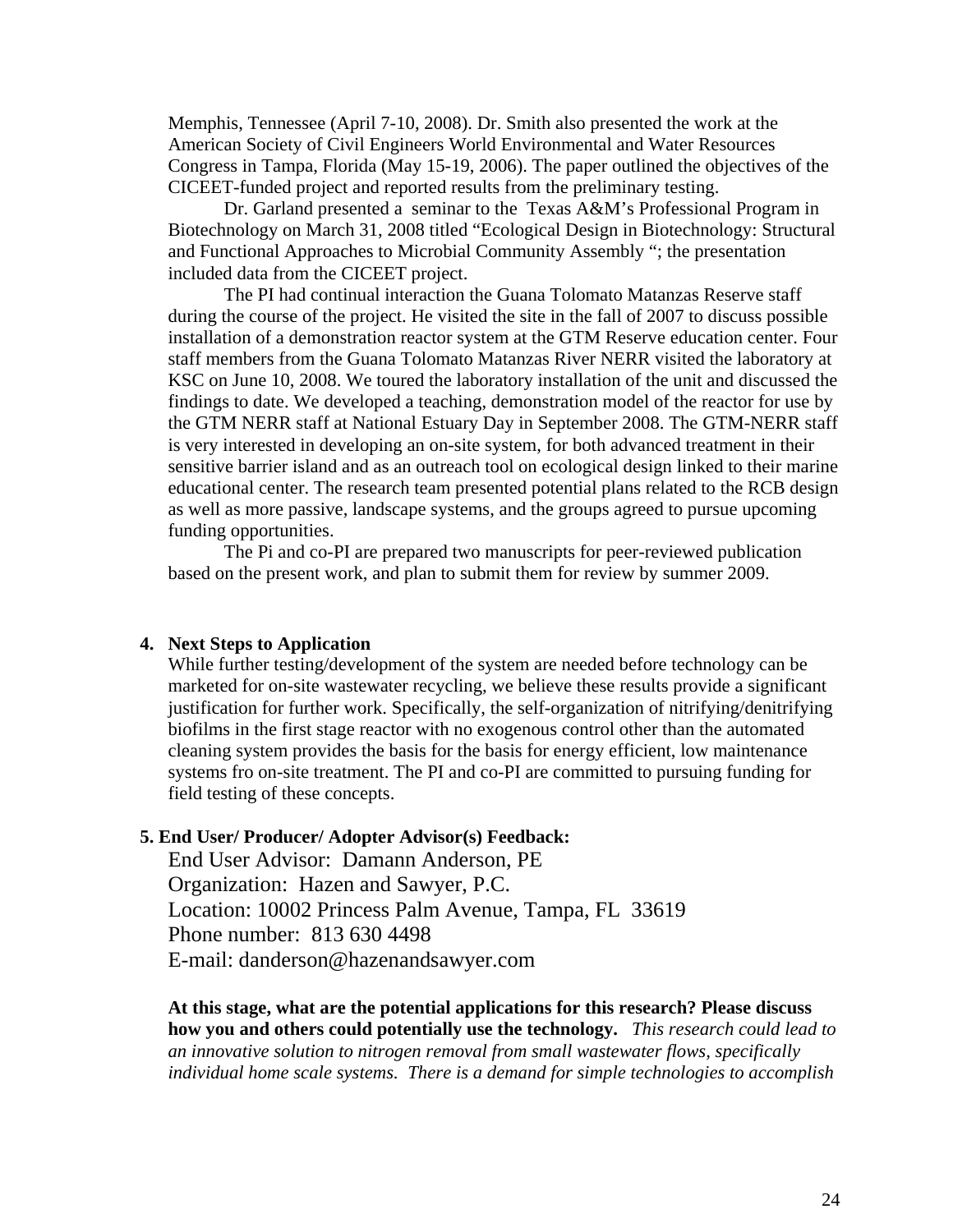*this, as more jurisdictions in Florida and elsewhere are requiring nitrogen removal from onsite wastewater streams to meet ecosystem or public health goals.*

## **What are the key challenges to application of this technology? Please consider the technology itself as well as issues related to regulation, politics, socio-economic pressures, trends in the field etc.**

*The key challenges I see for this technology is the ability to consistently meet treatment goals for BOD and TN while keeping operation and maintenance simple and inexpensive.* 

## **Has anything changed about this project's potential applicability since the last reporting period (not applicable to the first Progress Report)?**

*Not really, it seems like it may be more difficult than anticipated to meet treatment goals, but if these challenges are solved, the technology would have significant application in the field.* 

#### **Questions/comments/ suggestions for the researchers?**

*Where do you anticipate disposing of the biofilm solids from the cleaning process in application?* 

## **PI Response to End User Advisor Feedback:**

*It is anticipated to return biofilm solids to the primary treatment (i.e. "septic tank") where they would undergo sedimentation and anaerobic digestion.* 

End User Advisor: Mark Flint, PE, President Organization: Watermark Engineering Group, Inc. Location: 1422 Apollo Beach Blvd., Apollo Beach, FL 33572 Phone number: 813 298 4797E-mail: mflint@watermarkengineers.com

At this stage, what are the potential applications for this research? Please discuss how you and others could potentially use the technology. *I believe the technology has potential for application in special case situations where proper monitoring, knowledge of operations, and maintenance are available. It appears that a balance process operation requires attention.* 

What are the key challenges to application of this technology? Please consider the technology itself as well as issues related to regulation, politics, socio-economic pressures, trends in the field etc.

*In Florida, there is much interest in improving septic tank performance, and in particular providing effective passive N removal systems. This technology may require more intensive operations than others being studied, and it may therefore be challenged by other technologies in this field in practical application.* 

Has anything changed about this project's potential applicability since the last reporting period (not applicable to the first Progress Report)? *More data is available. The BRR-RCB reactor is now processing actual STE.*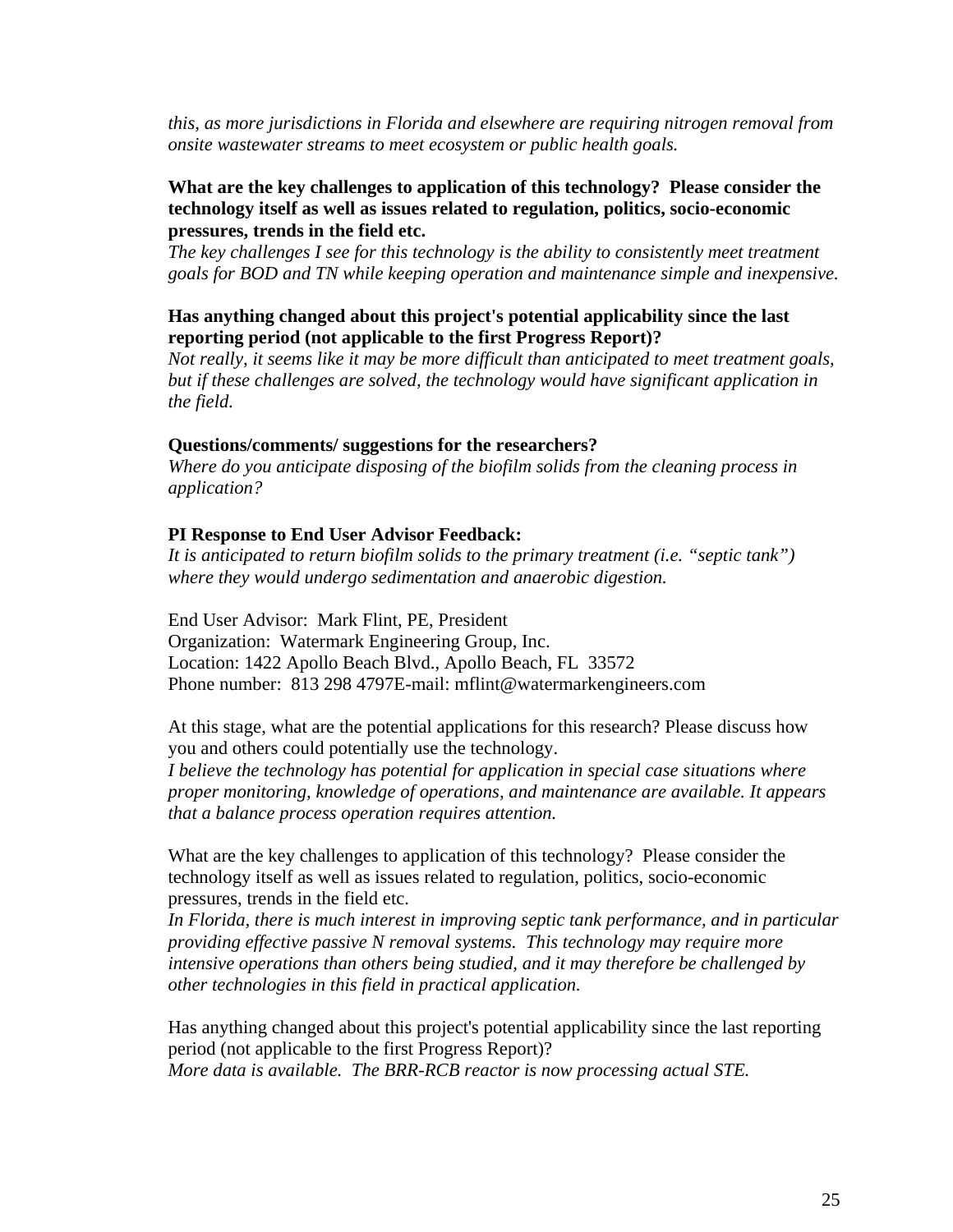Questions/comments/ suggestions for the researchers? *None at this time.* 

# **PI Response to End User Advisor Feedback:**

We agree with the need for passive, autonomous systems. That's why we concluded that the first stage reactors has more near term potential then the RCB design .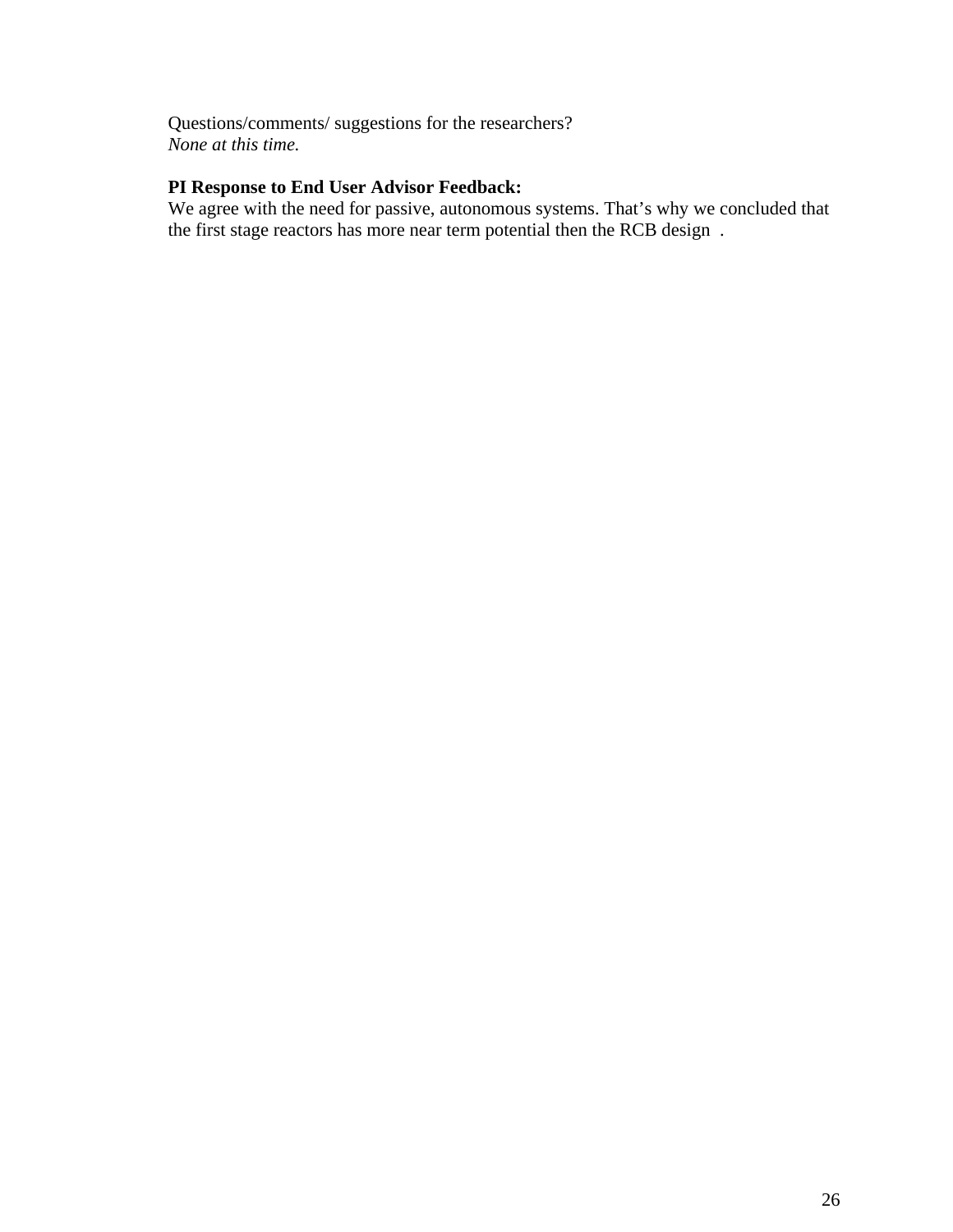## **Literature Cited**

- Ahmadi Motlagh, A.R., T.M. LaPara, and M.J. Semmens, Ammonium removal in advective-flow membrane-aerated biofilm reactors (AF-MABRs). Journal of Membrane Science, 2008. 319(1-2): p. 76-81.
- Arnade, L. (1999) Seasonal correlation of well contamination and septic tank distance Ground Water. 37:920-923.
- Clesceri, L.F., A.E. Greenberg, and A.D. Eaton (1998) Standard methods for the examination of waste and watsewatewr,  $20<sup>th</sup>$  ed. American Public Health Assn., United Book Press, Inc. Baltimore, Md.
- Coastal States Organization (2004) Improving Links Between Science and Coastal Management: Results of a Survey to Assess State Coastal Management Science and Technology Needs Final Report National Survey Results (available at <http://ciceet.unh.edu/news/releases/survey/surveyRelease.html>).
- Cole, A.C., et al., Preliminary studies on the microbial community structure of membrane-aerated biofilms treating municipal wastewater. Desalination, 2002. 146(1-3): p. 421-426.
- Corbett, D., K. Dillon, W. Burnette, and G. Schaefer (2002) The spatial variability of nitrogen and phosphorus concentration in a sand aquifer influenced by onsite sewage treatment and disposal systems: a case study in St. George Island, Florida. Environ. Poll. 117: 337-445.
- Costa, J., G. Huefelder, S. Foss, N. Milham, and B. Howes (2002) Nitrogen Removal Efficiencies of Three Alternative Septic Tank Technologies and a Conventional Septic Tank System. Environment Cape Cod 5:15-24.
- Crites, R. and G. Tchobanoglous (1998). Small and Decentralized Wastewater Management Systems, WCB/McGraw-Hill.
- Crossett, K., T. Culliton, P. Wiley and T. Goodspeed (2004) Population Trends Along the Coastal United States: 1980-2008. National Oceanographic and Atmospheric Administration (available at [http://www.oceanservice.noaa.gov/programs/mb/pdfs/coastal\\_pop\\_trends\\_comple](http://www.oceanservice.noaa.gov/programs/mb/pdfs/coastal_pop_trends_complete.pdf) [te.pdf\)](http://www.oceanservice.noaa.gov/programs/mb/pdfs/coastal_pop_trends_complete.pdf).
- Ergas, S. and D.E. Rheinheimer (2004) Drinking water denitrification using a membrane bioreactor. Water Research 38:3225-3232
- Essila, N. and M. Semmens (2000) Modeling biofilms on gas-permeable supports: concentration and activity profiles. Journal of Environmental Engineering, March 2000, 250-257.
- Gorman, H. and Halvorsen, K. (2006) The regulation of alternative onsite wastewater treatment systems in the Great Lakes Region. Small Flows quarterly, 7:23-37.
- Harris, P. (1995) Water quality impacts from on-site waste disposal systems to coastal areas through groundwater discharge. Environmental Geology 26:262–268
- Heufelder, G. (2005) Director of the Massachusetts Alternative Septic System Test Center, personal communication.
- Hibiya, K., A. Terada, S. Tsuneda and A. Hirata (2003). Simultaneous nitrification and denitrification by controlling vertical and horizontal microenvironments in a membrane-aerated biofilm reactor. Jour. of Biotech. 23:23-32.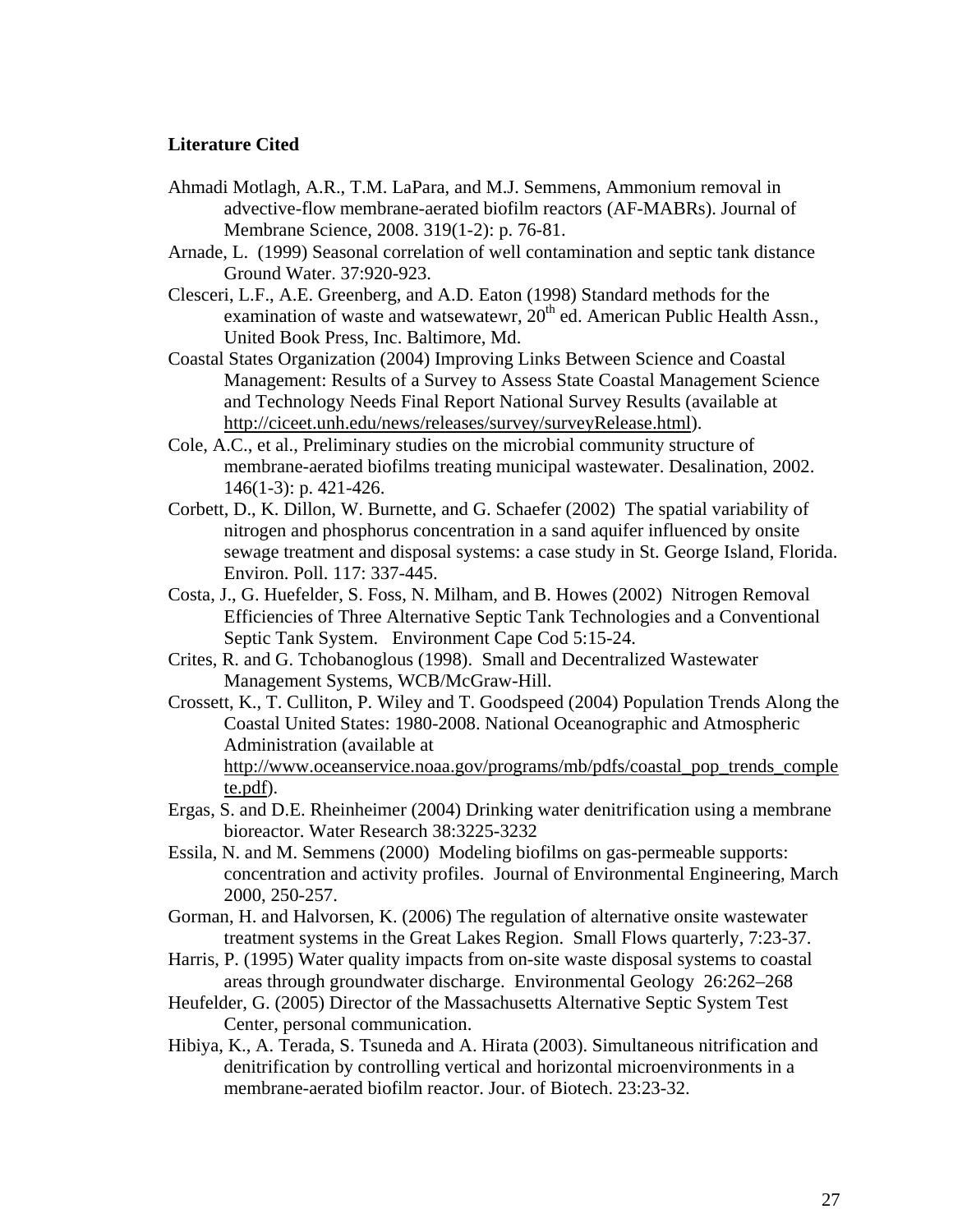- Joel, R. (2006) Public Works Director, City of Marco Island, Florida, personal communication.
- Lapointe, B.E., J.D. O'Connell, and G.S. Garrett. (1990). Nutrient Couplings between On-Site Sewage Disposal Systems, Groundwaters, and Nearshore Surface Waters of the Florida Keys Biogeochemistry 10:289-307
- Lapointe, B.E. and W.R. Matzie (1996) Effects of Stormwater Nutrient Discharges on Eutrophication Processes in Nearshore Waters of the Florida Keys. Estuaries 19:442-435
- Lee, K.C. and B. Rittmann (2002). Applying a novel autohydrogenotrophic hollow fiber membrane biofilm reactor for denitrification of drinking water. Wat. Res. 36:2040-2052.
- Postma, F.B. A.J. Gold, and G.W.Loomis. (1992) Nutrient and microbial movement from seasonally-used septic systems. Jour. Environ. Health 55:5-11
- Rector, T., J. Garland, R.F. Strayer, L. Levine, M. Roberts, and M. Huymmerick ( 2003) Design and preliminary evaluation of novel gravity independent rotating biological membrane reactor. 34<sup>th</sup> Annual International Conference on Environmental Systems (ICES) Colorado Springs, CO. SAE Tech. Paper 2004- 01-2463.
- Rector, T.J., J.L. Garland, and S.O. Starr (in press) Dispersion characteristics of a rotating hollow fiber membrane bioreactor: effects of module packing density and rotational frequency. J. Membrane Sci.
- Roeder, E. (2006) Florida Department of Health, personal communication.
- Semmens, M.J., Alternative MBR configurations: using membranes for gas transfer. Desalination, 2008. 231(1-3): p. 236-242.
- Semmens, M.J., et al., COD and nitrogen removal by biofilms growing on gas permeable membranes. Water Research, 2003. 37(18): p. 4343-4350.
- Shanahan, J.W. and M.J. Semmens, Influence of a nitrifying biofilm on local oxygen fluxes across a micro-porous flat sheet membrane. Journal of Membrane Science, 2006. 277(1-2): p. 65-74.
- Shanahan, J. and M. Semmens (2004) Multipopulation Model of Membrane-Aerated Biofilms. Environ. Sci. Technol., 38, 3176-3183.
- Smith, D.P., T. Rector, K. Reid-Black, M.Hummerick, R. Strayer, M.Birmele, M.S. Roberts, and J L. Garland. 2008. Redox Control Bioreactor: A Unique Biological Water Processor. Biotechnology & Bioengineering 99:830-845
- State of Florida (2006) Standards for Onsite Sewage Treatment and Disposal Works. Chapter 64E-6 Florida Administrative Code, Part IV Performance Based Treatment Systems.

(<http://www.doh.state.fl.us/environment/OSTDS/pdfiles/forms/64e6.pdf>).

- Suzuki, Y., Hatano, N., and Ikeda, H. (2000) Performance of nitrogen removal and biofilm structure of porous gas permeable membrane reactor. Water Science and Technology 41: 211-217.
- U.S. Census Bureau (1999). 1997 National Data Chart for Total Occupied Housing Units (<http://www.census.gov/>).
- U.S Environmental Protection Agency (1993). Nitrogen Control Manual, Office of Research and Development, EPA/625/R-93-010.